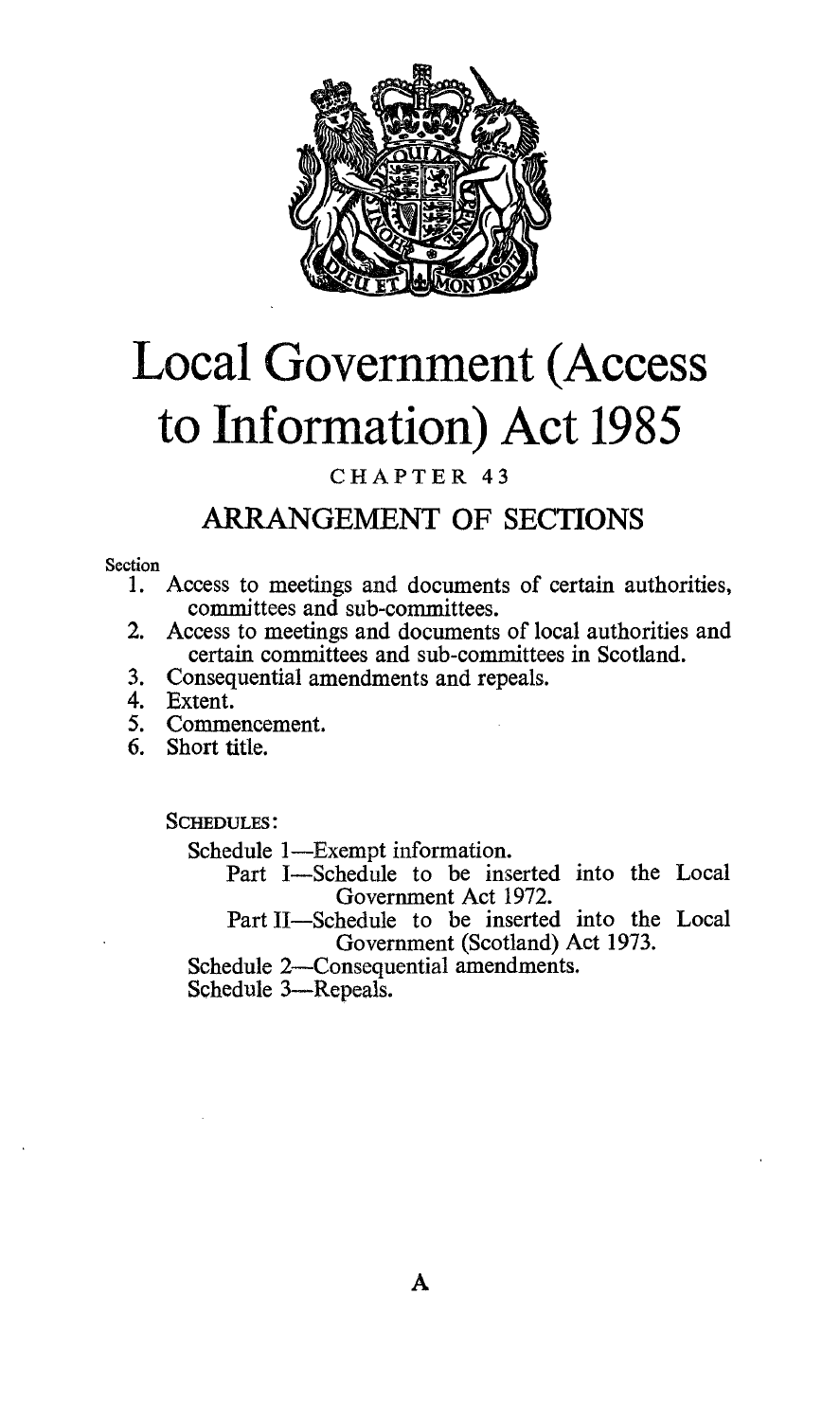# ELIZABETH II



# Local Government (Access to Information) Act 1985

# 1985 CHAPTER 43

An Act to provide for greater public access to local authority meetings, reports and documents subject to specified confidentiality provisions; to give local authorities duties to publish certain information; and for related purposes. [16th July 1985]

B E IT ENACTED by the Queen's most Excellent Majesty, by and<br>with the advice and consent of the Lords Spiritual and<br>Temporal and Commons in this present Berliament Temporal, and Commons, in this present Parliament assembled, and by the authority of the same, as follows:—

1.—(1) After section 100 of the Local Government Act 1972 Access to meetings and  $\frac{1}{2}$ there shall be inserted the following-

### " PART VA

ACCESS TO MEETINGS AND DOCUMENTS OF CERTAIN committees and sub-<br>AUTHORITIES. COMMITTEES AND SUB-COMMITTEES and sub-AUTHORITIES, COMMITTEES AND SUB-COMMITTEES

documents<br>of certain authorities, committees.

Admission  $100A$ .—(1) A meeting of a principal council shall 1972 c. 70.<br>to meetings be open to the public except to the extent that they to meetings<br>of principal be open to the public except to the extent that they<br>councils. are excluded (whether during the whole or part of the are excluded (whether during the whole or part of the proceedings) under subsection (2) below or by resolution under subsection (4) below.

> (2) The public shall be excluded from a meeting of a principal council during an item of business whenever it is likely, in view of the nature of the business to be transacted or the nature of the proceedings, that, if members of the public were present during that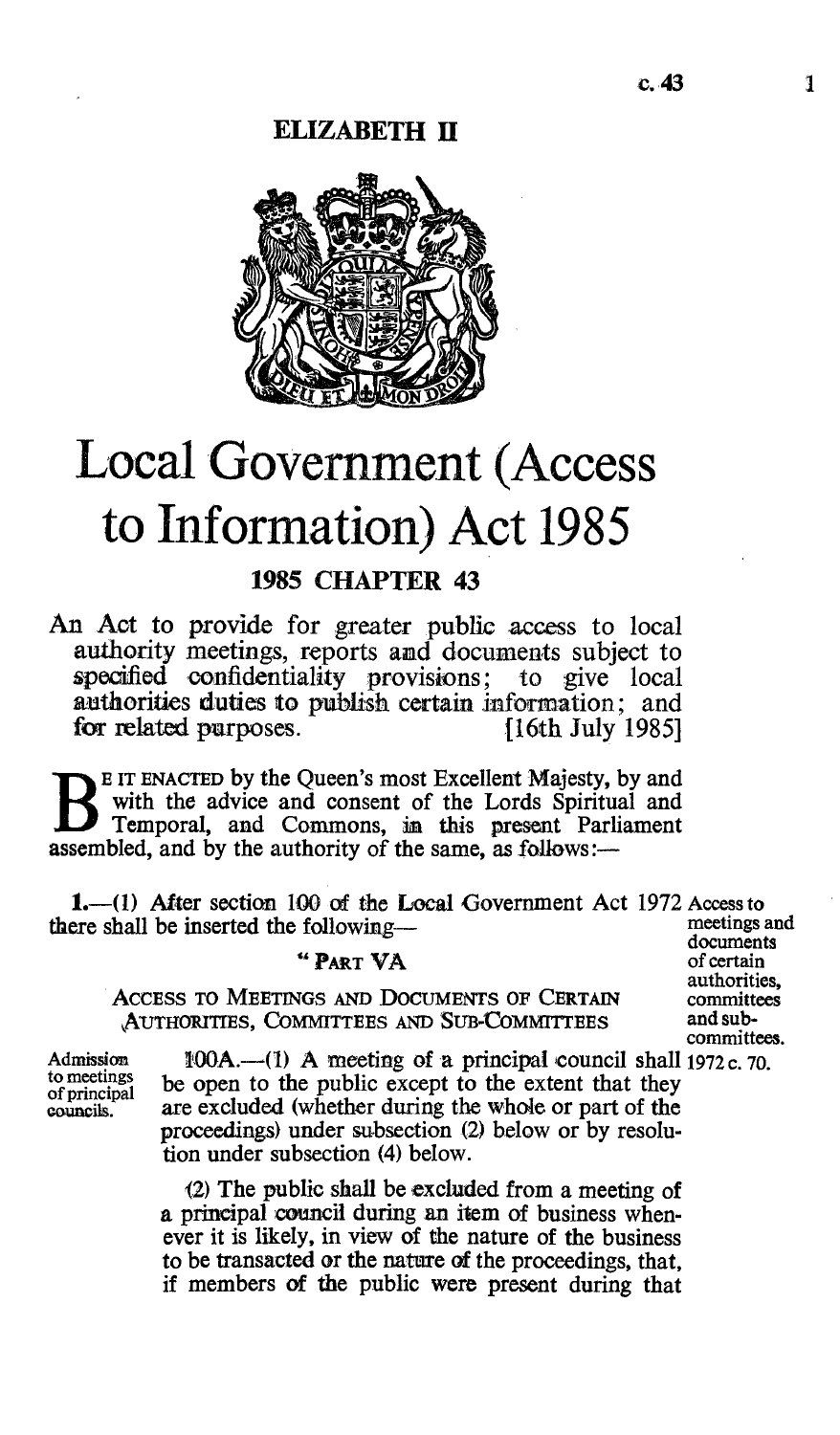item, confidential information would be disclosed to them in breach of the obligation of confidence ; and nothing in this Part shall be taken to authorise or require the disclosure of confidential information in breach of the obligation of confidence.

(3) For the purposes of subsection (2) above, " confidential information " means-

- (a) information furnished to the council by a Government department upon terms (however expressed) which forbid the disclosure of the information to the public ; and
- (b) information the disclosure of which to the public is prohibited by or under any enactment or by the order of a court ;

and, in either case, the reference to the obligation of confidence is to be construed accordingly.

(4) A principal council may by resolution exclude the public from a meeting during an item of business whenever it is likely, in view of the nature of the business to be transacted or the nature of the proceedings, that if members of the public were present during that item there would be disclosure to them of exempt information, as defined in section 1001 below.

(5) A resolution under subsection (4) above shall-

- (a) identify the proceedings, or the part of the proceedings, to which it applies, and
- (b) state the description, in terms of Schedule 12A to this Act, of the exempt information giving rise to the exclusion of the public,

and where such a resolution is passed this section does not require the meeting to be open to the public during proceedings to which the resolution applies.

(6) The following provisions shall apply in relation to a meeting of a principal council, that is to say-

(a) public notice of the time and place of the meeting shall be given by posting it at the offices of the council three clear days at least before the meeting or, if the meeting is convened at shorter notice, then at the time it is convened ;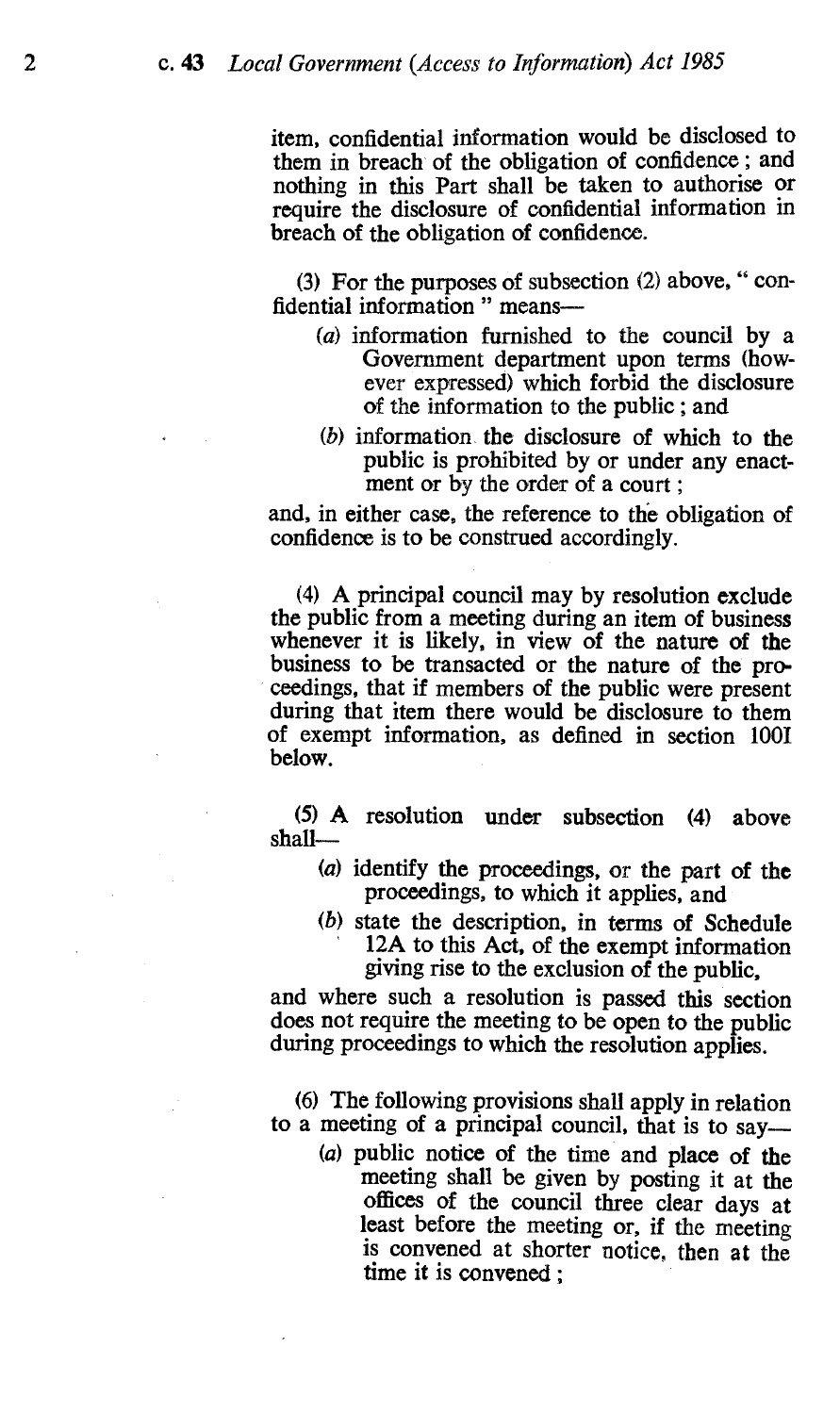- (b) while the meeting is open to the public, the council shall not have power to exclude members of the public from the meeting ; and
- (c) while the meeting is open to the public, duly accredited representatives of newspapers attending the meeting for the purpose of reporting the proceedings for those newspapers shall, so far as practicable, be afforded reasonable facilities for taking their report and, unless the meeting is held in premises not belonging to the council or not on the telephone, for telephoning the report at their own expense.

(7) Nothing in this section shall require a prin- cipal council to permit the taking of photographs of any proceedings, or the use of any means to enable persons not present to see or hear any proceedings (whether at the time or later), or the making of any oral report on any proceedings as they take place.

(8) This section is without prejudice to any power of exclusion to suppress or prevent disorderly conduct or other misbehaviour at a meeting.

Access to agenda and connected reports.

 $100B$ .—(1) Copies of the agenda for a meeting of a principal council and, subject to subsection (2) below, copies of any report for the meeting shall be open to inspection by members of the public at the offices of the council in accordance with subsection (3) below.

(2) If the proper officer thinks fit, there may be excluded from the copies of reports provided in pursuance of subsection  $(1)$  above the whole of any report which, or any part which, relates only to items during which, in his opinion, the meeting is likely not to be open to the public.

(3) Any document which is required by subsection (1) above to be open to inspection shall be so open at least three clear days before the meeting. except that

(a) where the meeting is convened at shorter notice, the copies of the agenda and reports shall be open to inspection from the time the meeting is convened, and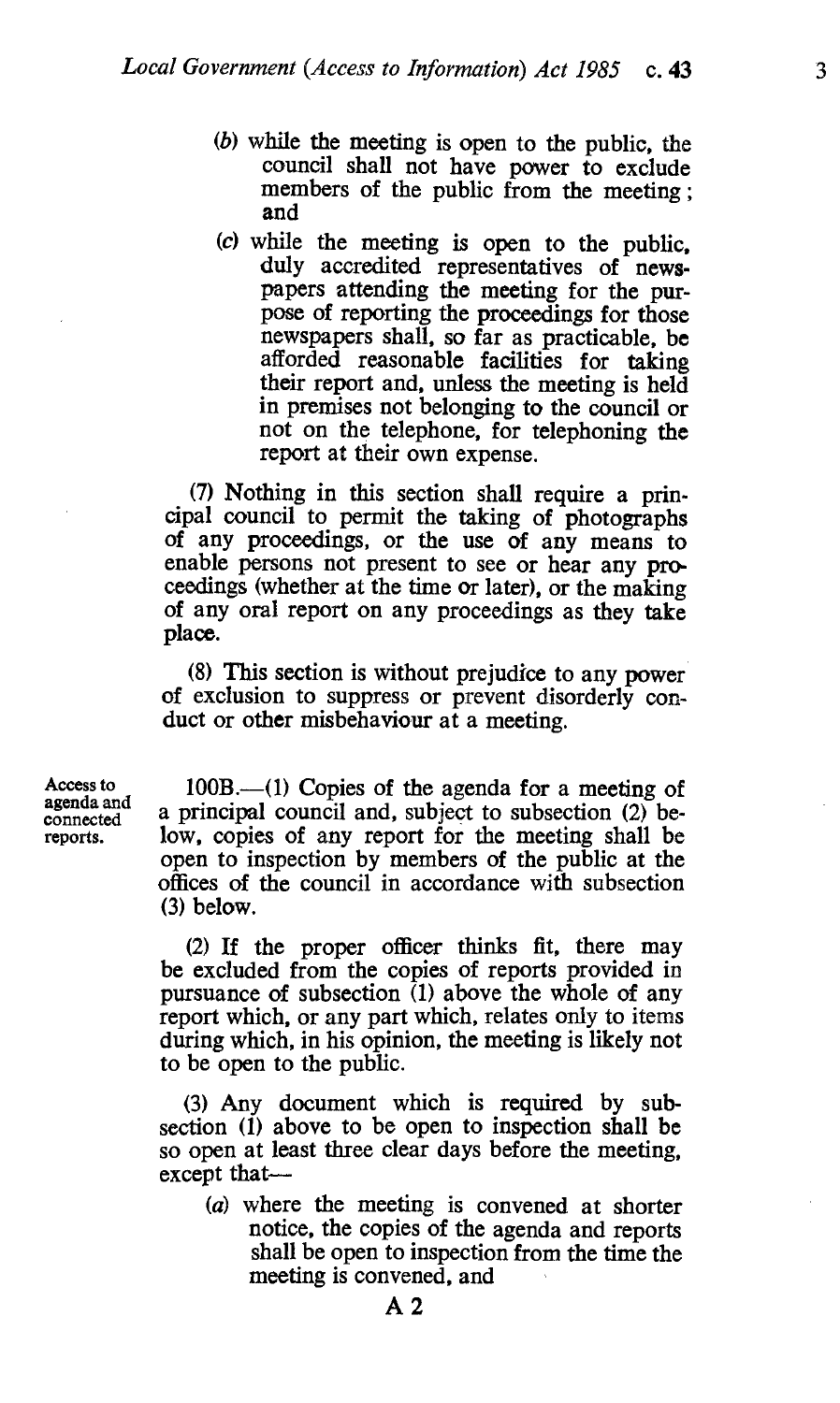(b) where an item is added to an agenda copies of which are open to inspection by the public, copies of the item (or of the revised agenda), and the copies of any report for the meeting relating to the item, shall be open to inspection from the time the item is added to the agenda ;

but nothing in this subsection requires copies of any agenda, item or report to be open to inspection by the public until copies are available to members of the council.

(4) An item of business may not be considered at a meeting of a principal council unless either-

- (a) a copy of the agenda including the item (or a copy of the item) is open to inspection by members of the public in pursuance of subsection (1) above for at least three clear days before the meeting or, where the meeting is convened at shorter notice, from the time the meeting is convened ; or
- (b) by reason of special circumstances, which shall be specified in the minutes, the chairman of the meeting is of the opinion that the item should be considered at the meeting as a matter of urgency.

(5) Where by virtue of subsection (2) above the whole or any part of a report for a meeting is not open to inspection by the public under subsection  $(I)$  above-

- (a) every copy of the report or of the part shall be marked "Not for publication"; and
- (b) there shall be stated on every copy of the whole or any part of the report the description, in terms of Schedule 12A to this Act, of the exempt information by virtue of which the council are likely to exclude the public during the item to which the report relates.

(6) Where a meeting of a principal council is required by section 100A above to be open to the public during the proceedings or any part of them, there shall be made available for the use of members of the public present at the meeting a reason-<br>able number of copies of the agenda and, subject to subsection (8) below, of the reports for the meeting.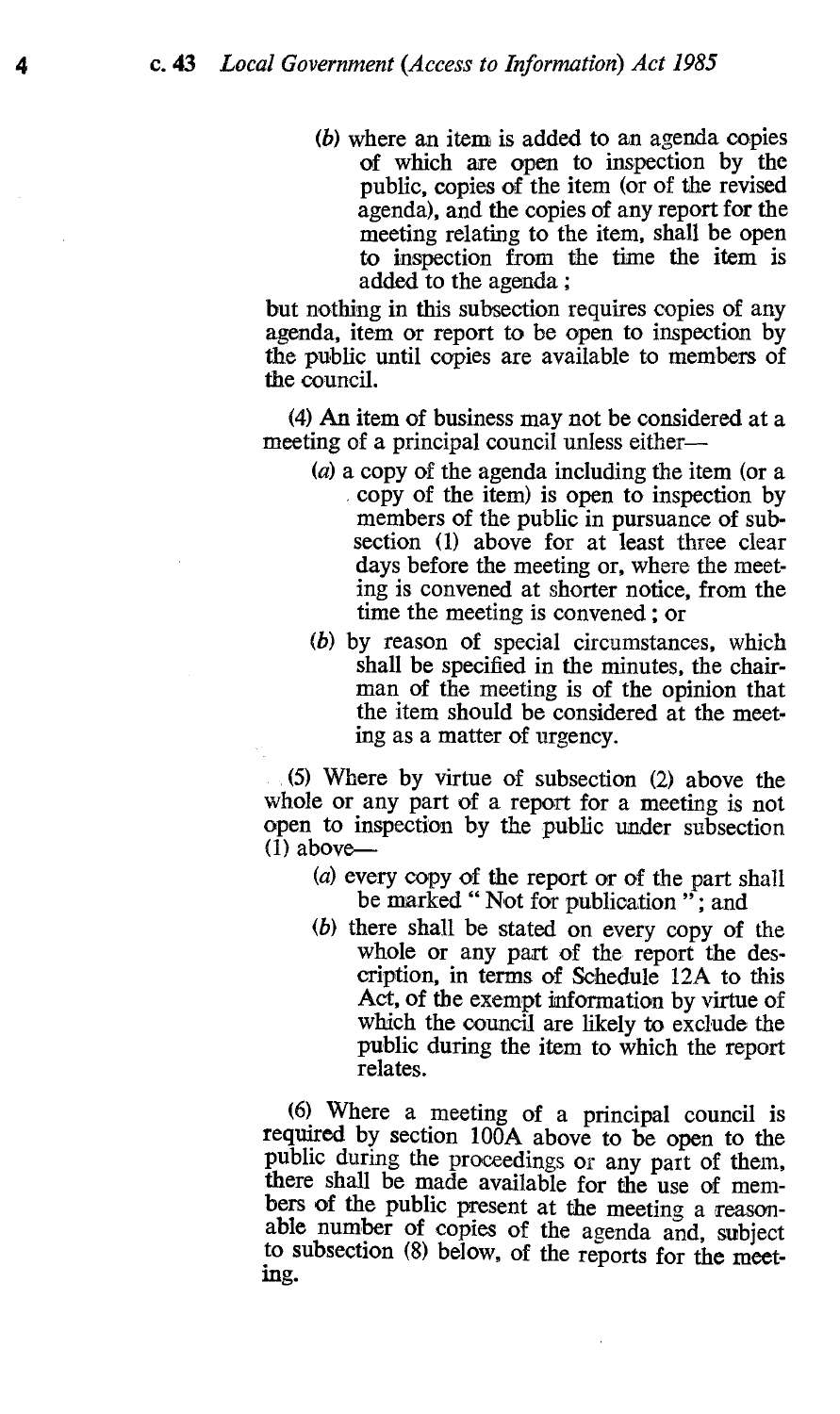(7) There shall, on request and on payment of postage or other necessary charge for transmission, be supplied for the benefit of any newspaper—

- (a) a copy of the agenda for a meeting of a principal council and, subject to subsection (8) below, a copy of each of the reports for the meeting ;
- (b) such further statements or particulars, if any, as are necessary to indicate the nature of the items included in the agenda ; and
- (c) if the proper officer thinks fit in the case of any item, copies of any other documents supplied to members of the council in connection with the item.

(8) Subsection (2) above applies in relation to copies of reports provided in pursuance of subsection (6) or  $(7)$  above as it applies in relation to copies of reports provided in pursuance of subsection (1) above.

Inspection of minutes and other documents after meetings.

 $100C$ .—(1) After a meeting of a principal council the following documents shall be open to inspection by members of the public at the offices of the council until the expiration of the period of six years beginning with the date of the meeting, namely-

- (a) the minutes, or a copy of the minutes, of the meeting, excluding so much of the minutes of proceedings during which the meeting was not open to the public as discloses exempt information ;
- (b) where applicable, a summary under subsection (2) below ;
- (c) a copy of the agenda for the meeting ; and
- (d) a copy of so much of any report for the meeting as relates to any item during which the meeting was open to the public.

(2) Where, in consequence of the exclusion of parts of the minutes which disclose exempt information, the document open to inspection under subsection  $(1)(a)$  above does not provide members of the public with a reasonably fair and coherent record of the whole or part of the proceedings, the proper officer shall make a written summary of the proceedings or the part, as the case may be, which provides such a record without disclosing the exempt information.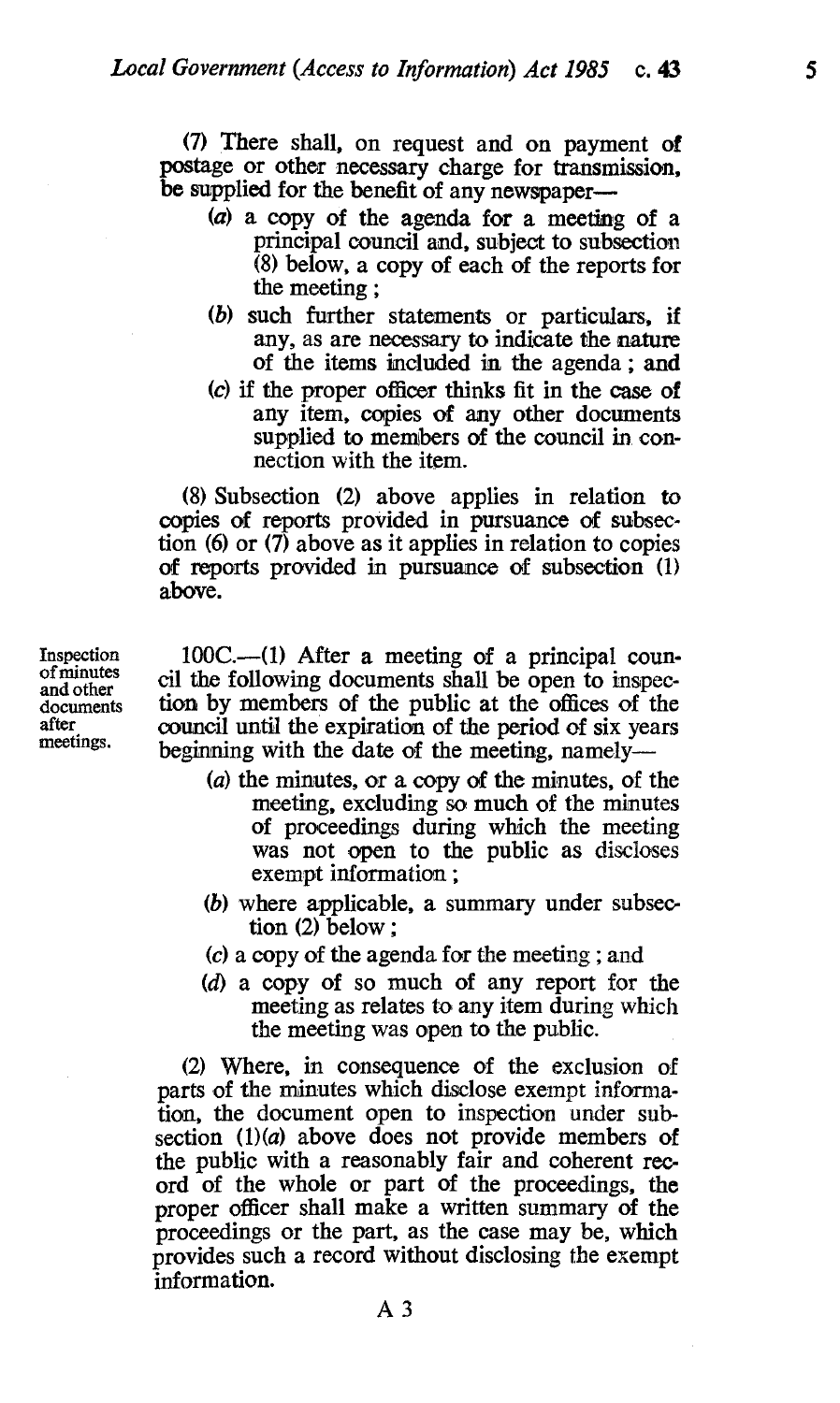Inspection of background papers.

 $100D$ .—(1) Subject, in the case of section  $100C(1)$ , to subsection  $(2)$  below, if and so long as copies of the whole or part of a report for a meeting of a principal council are required by section 100B(1) or  $100C(1)$  above to be open to inspection by members of the public-

- (a) copies of a list, compiled by the proper officer, of the background papers for the report or the part of the report, and
- (b) at least one copy of each of the documents included in that list,

shall also be open to their inspection at the offices of the council.

(2) Subsection (1) above does not require a copy of the list, or of any document included in the list, to be open to inspection after the expiration of the period of four years beginning with the date of the meeting.

(3) Where a copy of any of the background papers for a report is required by subsection (1) above to be open to inspection by members of the public, the copy shall be taken for the purposes of this Part to be so open if arrangements exist for its production to members of the public as soon as is reasonably practicable after the making of a request to inspect the copy.

(4) Nothing in this section-

- (a) requires any document which discloses exempt information to be included in the list referred to in subsection (1) above ; or
- (b) without prejudice to the generality of subsection  $(2)$  of section 100A above, requires or authorises the inclusion in the list of any document which, if open to inspection by the public, would disclose confidential information in breach of the obligation of confidence, within the meaning of that subsection.

(5) For the purposes of this section the background papers for a report are those documents relating to the subject matter of the report which-

(a) disclose any facts or matters on which, in the opinion of the proper officer, the report or an important part of the report is based, and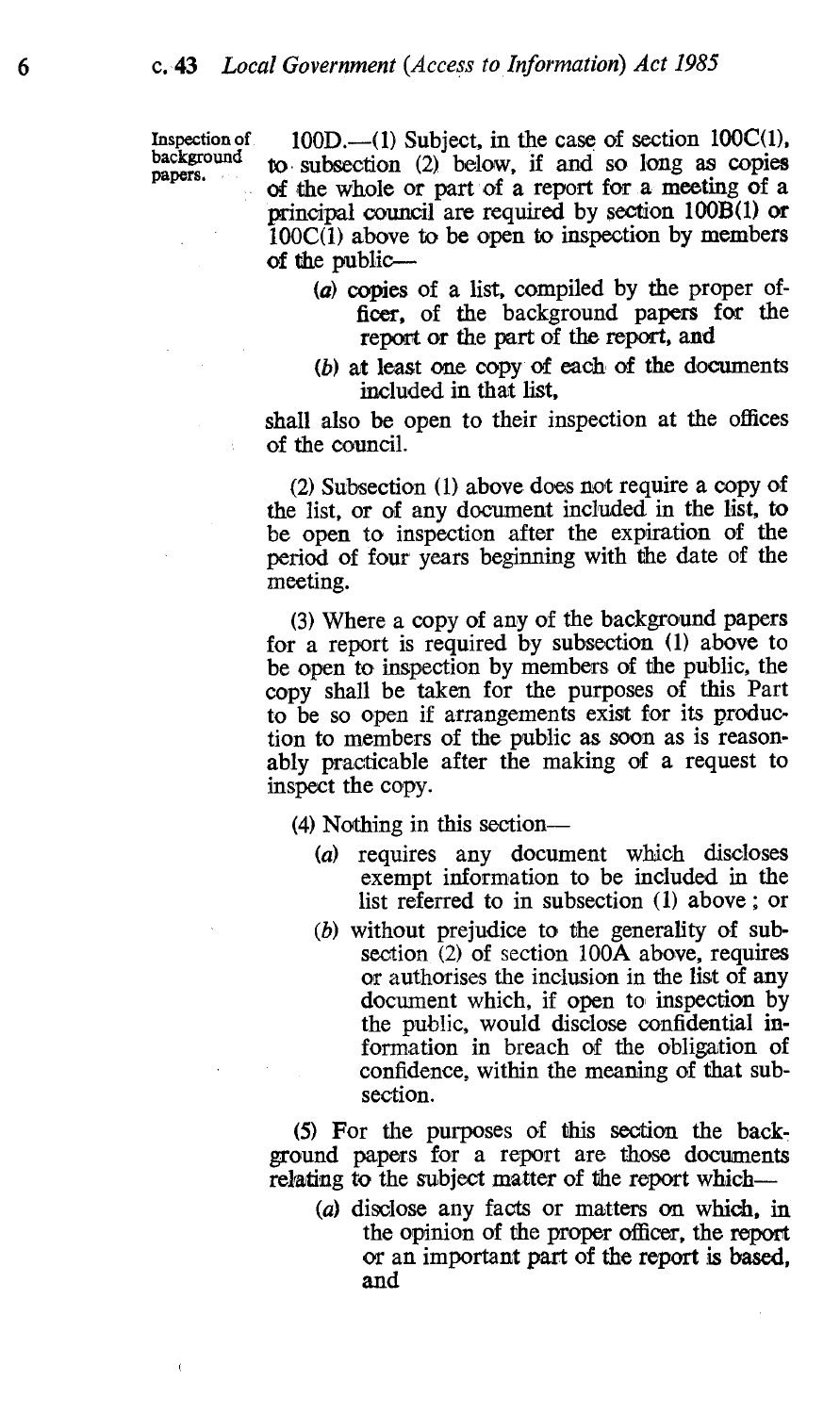7

(b) have, in his opinion, been relied on to a material extent in preparing the report, but do not include any published works.

Application committees.

to committees and sub-apply in relation to a committee or sub-committee of 100E.--(1) Sections 100A to 100D above shall a principal council as they apply in relation to a principal council.

> (2) In the application by virtue of this section of sections 100A to 100D above in relation to a committee or sub-committee—

- (a) section  $100A(6)(a)$  shall be taken to have been complied with if the notice is given by posting it at the time there mentioned at the offices of every constituent principal council and, if the meeting of the committee or subcommittee to which that section so applies is to be held at premises other than the offices of such a council, at those premises ;
- (b) for the purposes of section  $100A(6)(c)$ , premises belonging to a constituent principal council shall be treated as belonging to the committee or sub-committee ; and
- (c) for the purposes of sections  $100B(1)$ ,  $100C(1)$ and  $100D(1)$ , offices of any constituent principal council shall be treated as offices of the committee or sub-committee.

 $(3)$  Any reference in this Part to a committee or sub-committee of a principal council is a reference to

- (a) a committee which is constituted under an enactment specified in section 101(9) below or which is appointed by one or more principal councils under section 102 below ; or
- (b) a joint committee not falling within paragraph (a) above which is appointed or established under any enactment by two or more principal councils and is not a body corporate ; or
- (c) a sub-committee appointed or established under any enactment by one or more committees falling within paragraph  $(a)$  or  $(b)$ above.

(4) Any reference in this Part to a constituent principal council, in relation to a committee or subcommittee, is a reference-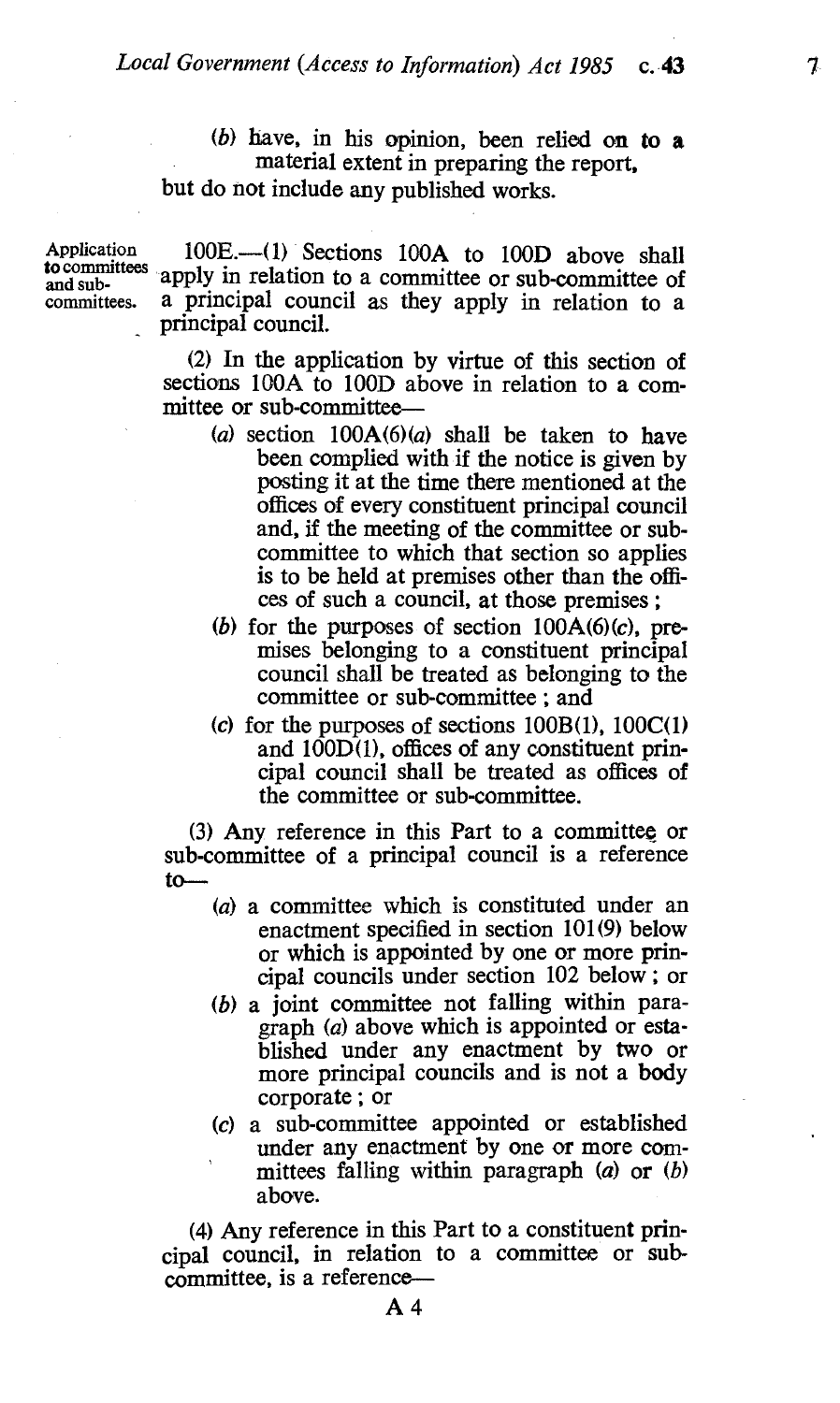- (a) in the case of a committee, to the principal council, or any of the principal councils, of which it is a committee ; and
- (b) in the case of a sub-committee, to any principal council which, by virtue of paragraph  $(a)$  above, is a constituent principal council in relation to the committee, or any of the committees, which established or appointed the sub-committee.

Additional rights of access to documents for members of principal councils.

100F.--(1) Any document which is in the possession or under the control of a principal council and contains material relating to any business to be transacted at a meeting of the council or a committee or sub-committee of the council shall, subject to subsection (2) below, be open to inspection by any member of the council.

(2) Where it appears to the proper officer that a document discloses exempt information of a description for the time being falling within any of paragraphs 1 to 6, 9, 11, 12 and 14 of Part I of Schedule  $12\overline{A}$  to this Act, subsection (1) above does not require the document to be open to inspection.

(3) The Secretary of State may by order amend subsection (2) above—

- (a) by adding to the descriptions of exempt information to which that subsection refers for the time being ; or
- (b) by removing any description of exempt information to which it refers for the time being.

(4) Any statutory instrument containing an order under subsection (3) above shall be subject to annulment in pursuance of a resolution of either House of Parliament.

(5) The rights conferred by this section on a member of a principal council are in addition to any other rights he may have apart from this section.

Principal councils to publish additional information.

100G.-(1) A principal council shall maintain a register stating-

(a) the name and address of every member of the council for the time being and the ward or division whch he represents ; and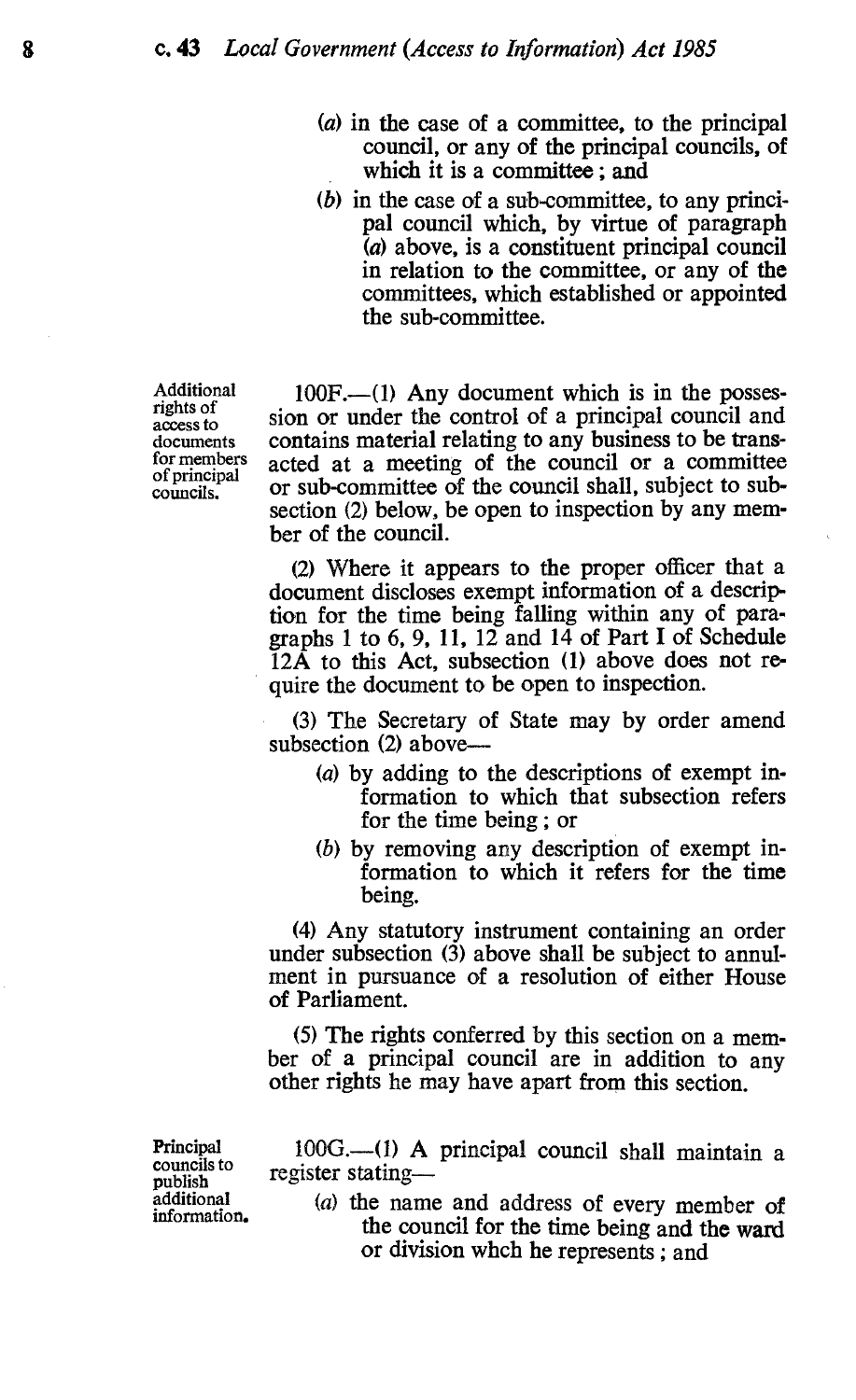- (b) the name and address of every member of each committee or sub-committee of the council for the time being.
- $(2)$  A principal council shall maintain a list--
	- (a) specifying those powers of the council which, for the time being, are exercisable from time to time by officers of the council in pursuance of arrangements made under this Act or any other enactment for their discharge by those officers ; and
	- (b) stating the title of the officer by whom each of the powers so specified is for the time being so exercisable ;

but this subsection does not require a power to be specified in the list if the arrangements for its discharge by the officer are made for a specified period not exceeding six months.

(3) There shall be kept at the offices of every principal council a written summary of the rights-

- (a) to attend meetings of a principal council and of committees and sub-committees of a principal council, and
- (b) to inspect and copy documents and to be furnished with documents,

which are for the time being conferred by this Part, Part XI below and such other enactments as the Secretary of State by order specifies.

(4) The register maintained under subsection (1) above, the list maintained under subsection (2) above and the summary kept under subsection (3) above shall be open to inspection by the public at the offices of the council.

 $100H$ .—(1) A document directed by any provision of this Part to be open to inspection shall be so open at all reasonable hours and-

> (a) in the case of a document open to inspection by virtue of section 100D(1) above, upon payment of such reasonable fee as may be required for the facility ; and

(b) in any other case, without payment.

A5

(2) Where a document is open to inspection by a person under any provision of this Part, the person may, subject to subsection (3) below—

(a) make copies of or extracts from the document, or

Supplemental<br>provisions and offences.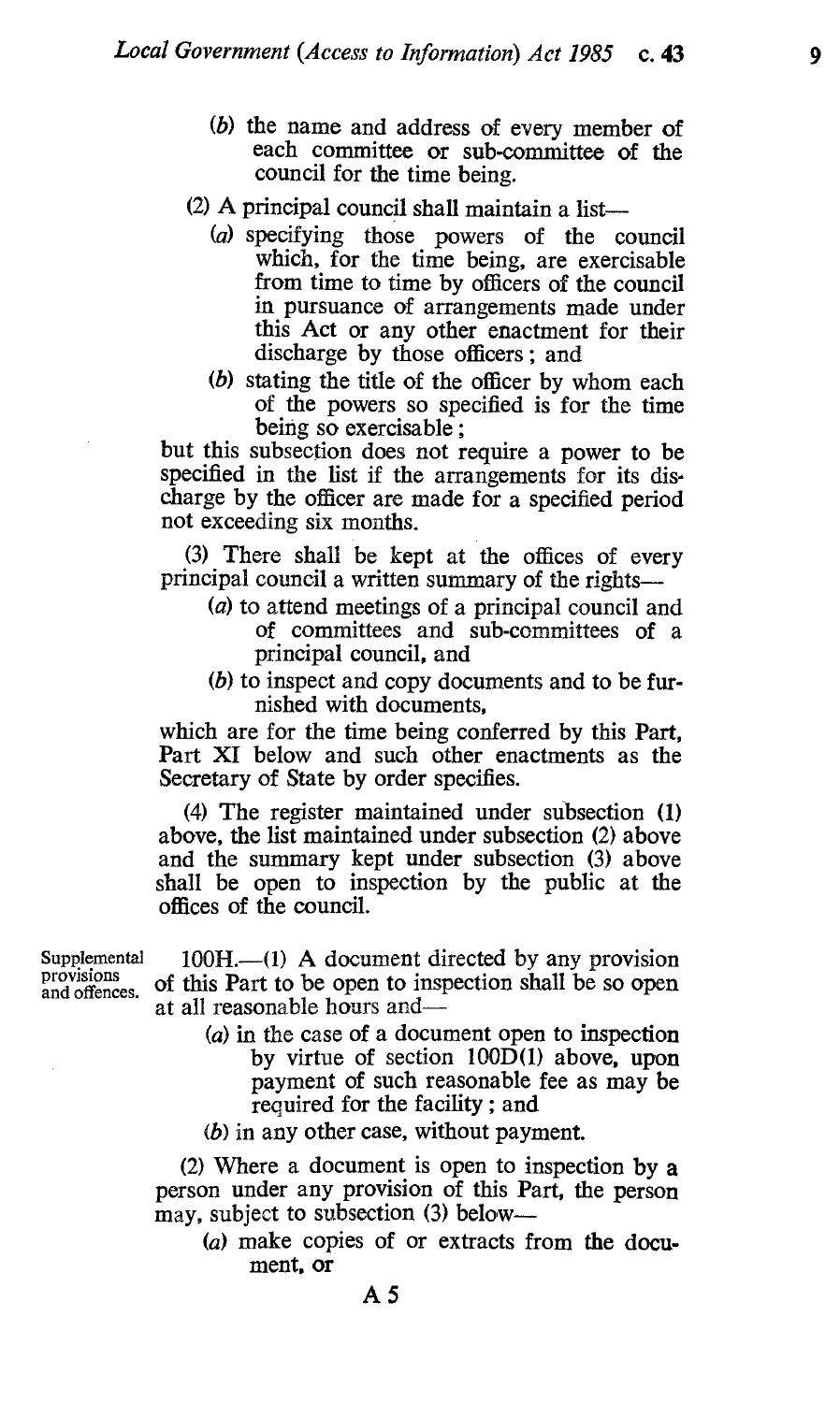(b) require the person having custody of the document to supply to him a photographic copy of or of extracts from the document,

upon payment of such reasonable fee as may be required for the facility.

(3) Subsection (2) above does not require or authorise the doing of any act which infringes the copyright in any work except that, where the owner of the copyright is a principal council, nothing done in pursuance of that subsection shall constitute an infringement of the copyright.

(4) If, without reasonable excuse, a person having the custody of a document which is required by section  $100B(1)$  or  $100C(1)$  above to be open to inspection by the public-

- (a) intentionally obstructs any person exercising a right conferred by this Part to inspect, or to make a copy of or extracts from, the document, or
- (b) refuses to furnish copies to any person entitled to obtain them under any provision of this Part,

he shall be liable on summary conviction to a fine not exceeding level 1 on the standard scale.

(5) Where any accessible document for a meeting to which this subsection applies-

- (a) is supplied to, or open to inspection by, a member of the public, or
- (b) is supplied for the benefit of any newspaper, in pursuance of section 100B(7) above,

the publication thereby of any defamatory matter contained in the document shall be privileged unless the publication is proved to be made with malice.

(6) Subsection (5) above applies to any meeting of a principal council and any meeting of a committee or sub-committee of a principal council ; and, for the purposes of that subsection, the " accessible documents " for a meeting are the following—

- (a) any copy of the agenda or of any item included in the agenda for the meeting ;
- (b) any such further statements or particulars for the purpose of indicating the nature of any item included in the agenda as are mentioned in section 100B(7)(b) above ;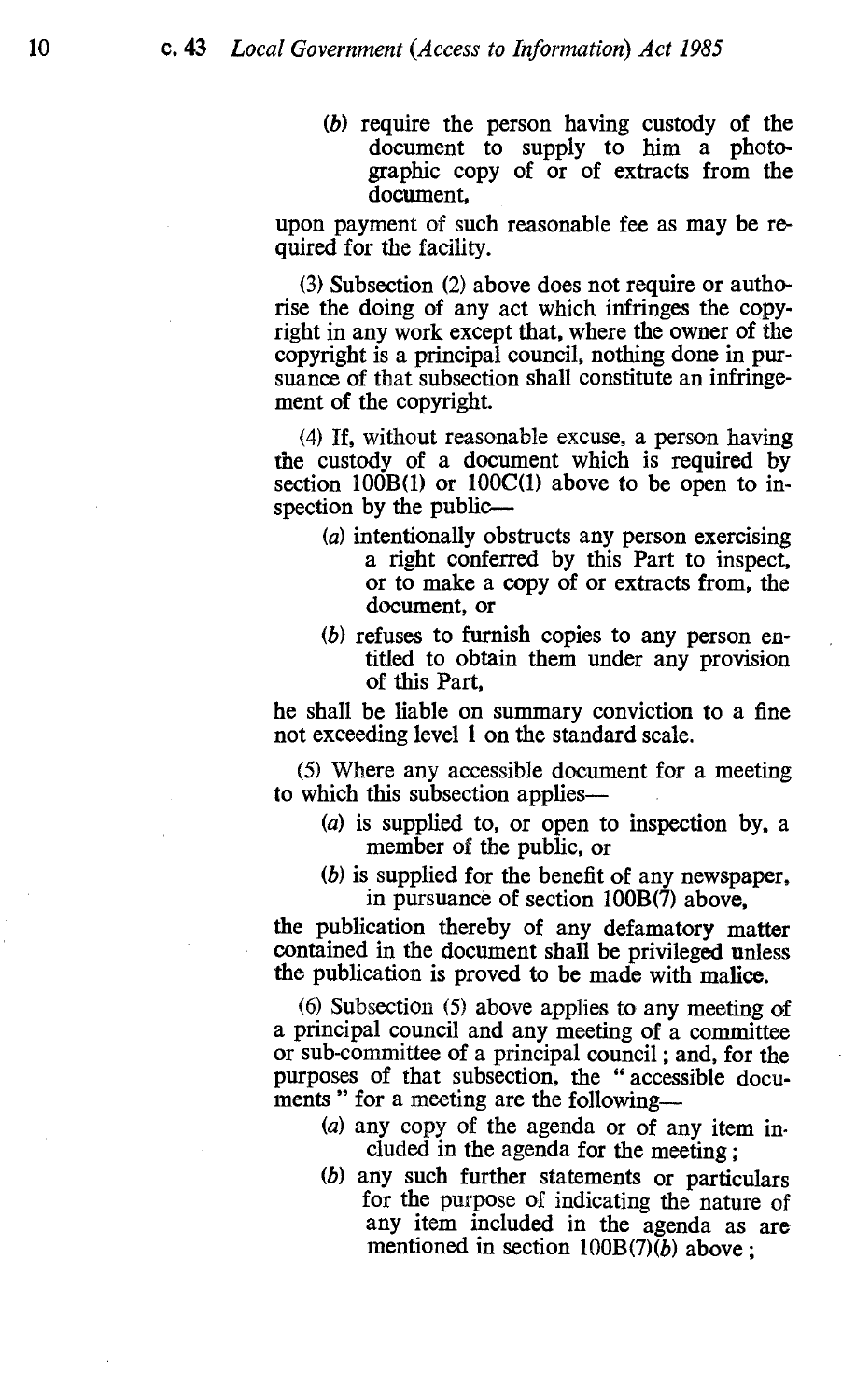- (c) any copy of a document, relating to such an item which is supplied for the benefit of a<br>newspaper in pursuance of section newspaper in pursuance of section 100B(7)(c) above ;
- (d) any copy of the whole or part of a report for the meeting;
- (e) any copy of the whole or part of any background papers for a report for the meeting, within the meaning of section 100D above.

(7) The rights conferred by this Part to inspect, copy and be furnished with documents are in addition, and without prejudice, to any such rights conferred by or under any other enactment.

 $100I.$ — $(1)$  The descriptions of information which are, for the purposes of this Part, exempt information are those for the time being specified in Part I of Schedule 12A to this Act, but subject to any qualifications contained in Part II of that Schedule ; and Part III has effect for the interpretation of that Schedule.

(2) The Secretary of State may by order vary Schedule 12A to this Act by adding to it any description or other provision or by deleting from it or varying any description or other provision for the time being specified or contained in it.

(3) The Secretary of State may exercise the power conferred by subsection (2) above by amending any Part of Schedule 12A to this Act, with or without amendment of any other Part.

(4) Any statutory instrument containing an order under this section shall be subject to annulment in pursuance of a resolution of either House of Parliament.

Application to new<br>authorities, this<br>Common to Common Council, etc.

Exempt information and power to vary Schedule 12A.

> 100J.--(1) Except in this section, any reference in this Part to a principal council includes a reference

- $(a)$  the Inner London Education Authority;
- (b) a joint authority ;
- (c) the Common Council ;
- $(d)$  a joint board or joint committee falling within subsection (2) below;
- (e) a combined police authority which is a body corporate ;
- (f) a combined fire authority.

11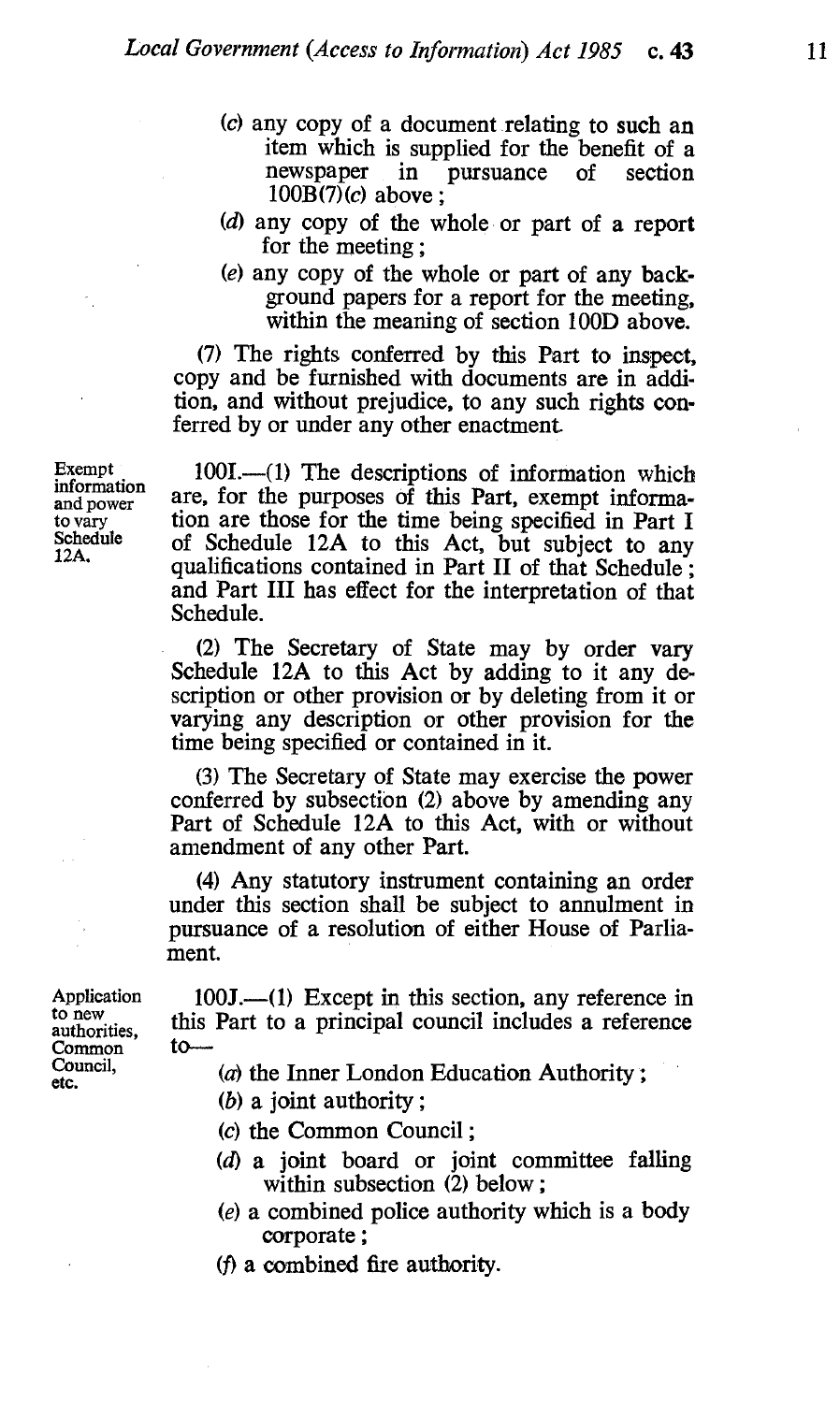(2) A joint board or joint committee falls within this subsection if-

- (a) it is constituted under any enactment as <sup>a</sup> body corporate ; and
- (b) it discharges functions of two or more principal councils ;

and for the purposes of this subsection any body falling within paragraph  $(a)$ ,  $(b)$  or  $(c)$  of subsection (1) above shall be treated as a principal council.

(3) In its application by virtue of subsection (1) above in relation to a body falling within paragraph (a), (b), (d), (e) or  $(f)$  of that subsection, section  $100A(6)(a)$  above shall have effect with the insertion after the word " council " of the words " (and, if the meeting is to be held at premises other than those offices, at those premises) ".

(4) In its application by virtue of subsection (1) above, section  $100G(1)(a)$  above shall have effect--

- (a) in relation to a joint authority or a combined police authority, with the substitution for the words from " ward " onwards of the words " name or description of the body which appointed him"; and
- (b) in relation to a joint board or joint committee falling within subsection (2) above, with the omission of the words from " and the ward " onwards; and
- (c) in relation to a combined fire authority, with the substitution for the words " ward or division " of the words " constituent area ".

(5) In this section " combined fire authority " means a fire authority constituted by a combination scheme under the Fire Services Act 1947.

1947 c. 41.

- 100K.—(1) In this Part—<br>" committee or sub-committee of a principal council " shall be construed in accordance with section 100E(3) above ;
	- " constituent principal council " shall be construed in accordance with section 100E(4) above ;
	- " copy ", in relation to any document, includes a copy made from a copy ;
	- " exempt information " has the meaning given by section 100I above ;

Interpretation and<br>application of Part VA.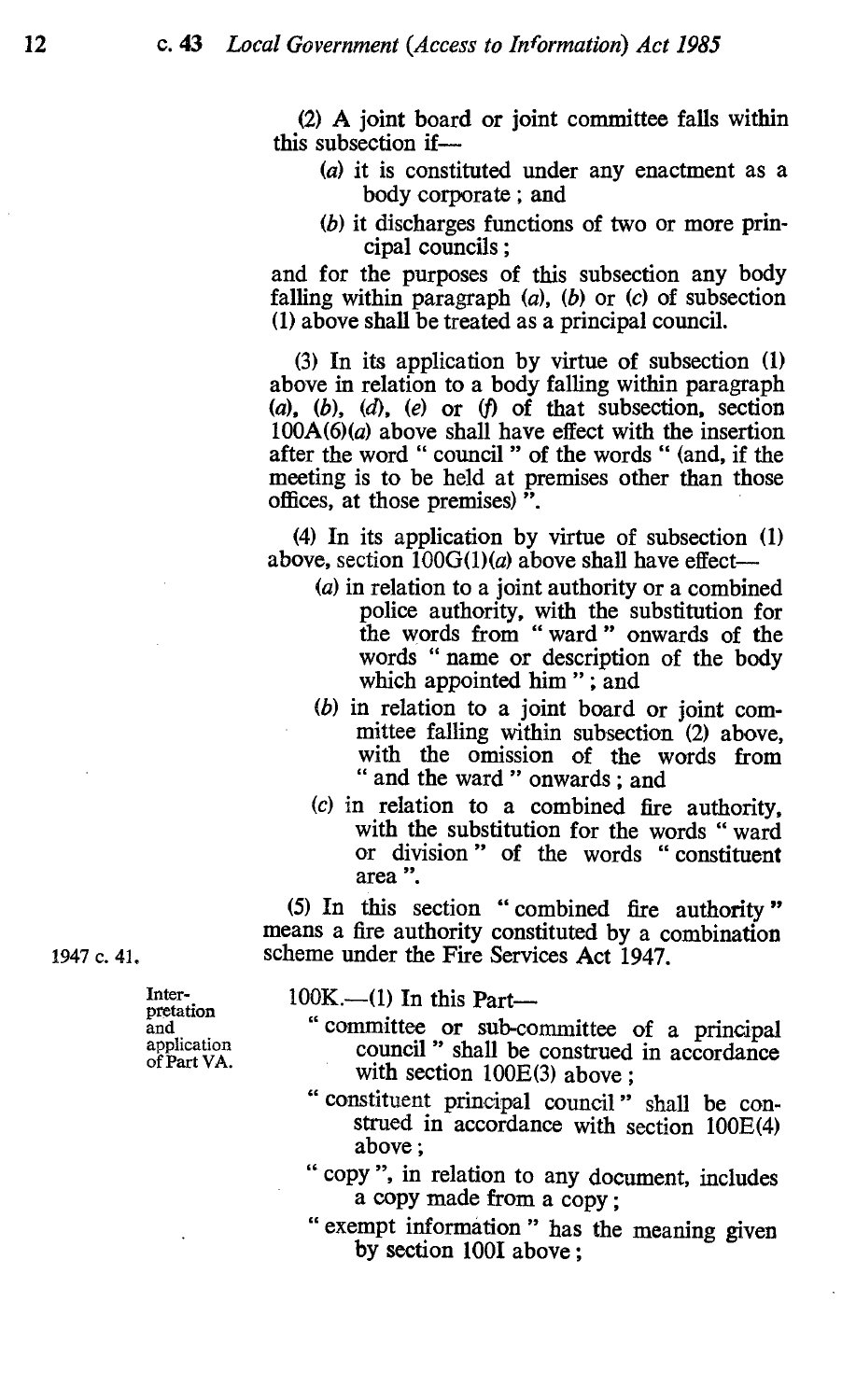- " information " includes an expression of opinion, any recommendations and any decision taken ;
- " newspaper " includes-

(a) a news agency which systematic-<br>ally carries on the business of selling and supplying reports or information to newspapers ; and

 $(b)$  any organisation which is system-<br>atically engaged in collecting news--

- (i) for sound or television broadcasts ; or
- (ii) for programmes to be included in a cable programme service which is or does not require to be licensed ;

" principal council " shall be construed in accordance with section 100J above.

(2) Any reference in this Part to a meeting is a reference to a meeting held after 1st April 1986 ".

(2) After Schedule 12 to the Local Government Act 1972 1972 c. 70. there shall be inserted, as Schedule 12A, the Schedule set out in Part I of Schedule 1 to this Act.

2.-(1) After section 50 of the Local Government (Scotland) Access to<br> $\gamma$  1973 there shall be inserted the following... Act 1973 there shall be inserted the following---

ACCESS TO MEETINGS AND DOCUMENTS OF LOCAL AUTHORITIES, and certain COMMITTEES AND SUB-COMMITTEES committees

Admission  $50A$ .  $-$ (1) A meeting of a local authority shall be committees in to meetings open to the public except to the extent that they Scotland. to meetings open to the public except to the extent that they Scotland.<br>authorities. are excluded (whether during the whole or part of 1973 c. 65 are excluded (whether during the whole or part of 1973 c. 65. the proceedings) under subsection (2) below or by resolution under subsection (4) below.

> (2) The public shall be excluded from a meeting of a local authority during consideration of an item of business whenever it is likely, in view of the nature of the business to be transacted or the nature of the proceedings, that, if members of the public were present during consideration of that item, confidential information would be disclosed to them in breach of the obligation of confidence ; and nothing in this Part shall be taken to authorise or require the disclosure of confidential information in breach of the obligation of confidence.

documents<br>of local " PART IIIA of local of local of local of local of local of local of local of local of local of local of local of  $\overline{a}$ and certain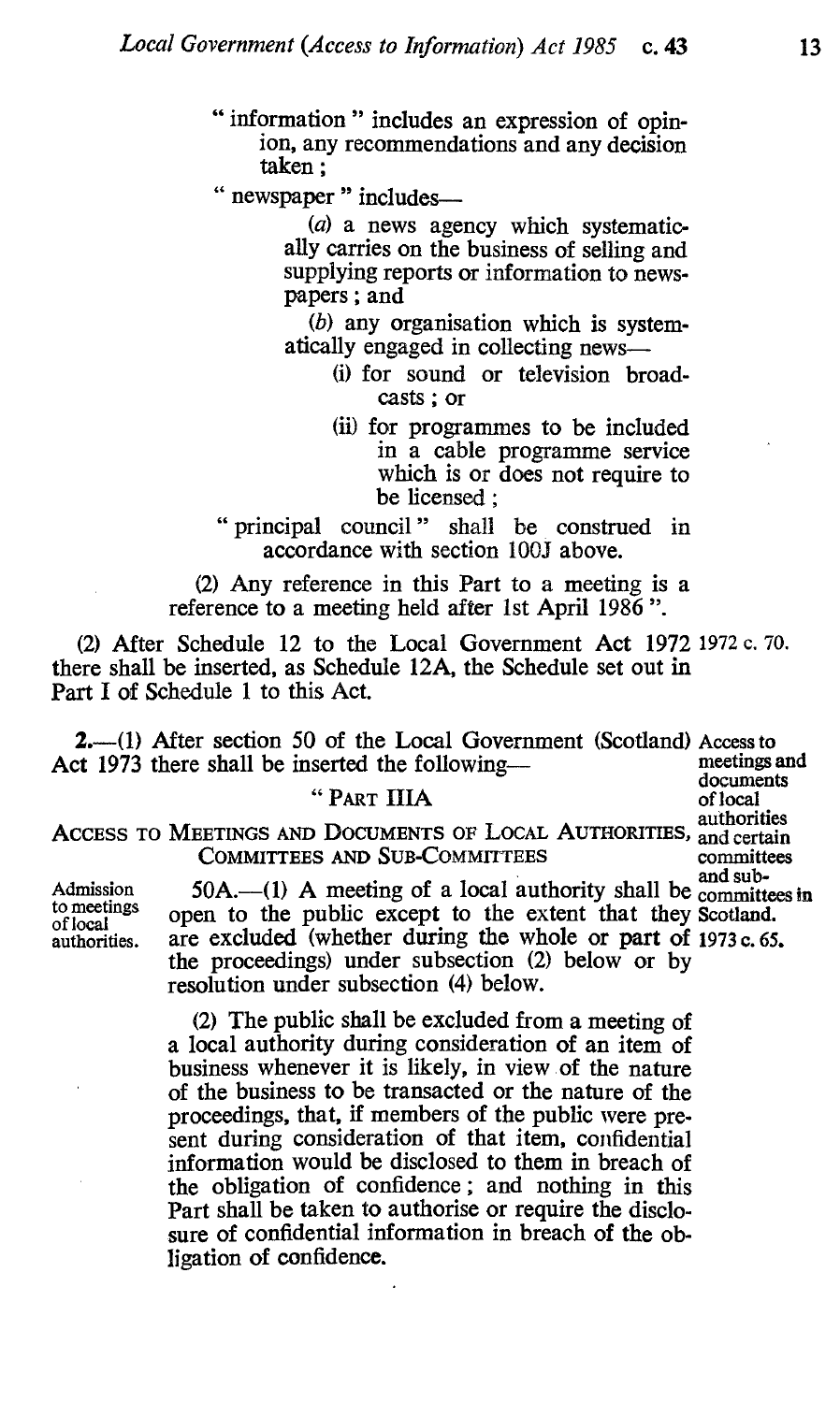(3) For the purposes of subsection (2) above, ' confidential information' means-

- (a) information furnished to the authority by a Government department upon terms (however expressed) which forbid the disclosure of the information to the public ; and
- (b) information the disclosure of which to the public is prohibited by or under any enactment or by the order of a court;

and, in either case, the reference to the obligation of confidence is to be construed accordingly.

(4) A local authority may by resolution exclude the public from a meeting during consideration of an item of business whenever it is likely, in view of the nature of the business to be transacted or the nature of the proceedings, that if members of the public were present during consideration of that item of business there would be disclosure to them of exempt information, as defined in section 50J below.

(5) A resolution under subsection (4) above  $shall$ 

- (a) identify the proceedings, or the part of the proceedings, to which it applies ; and
- (b) state the description, in terms of Schedule 7A to this Act, of the exempt information giving rise to the exclusion of the public,

and where such a resolution is passed this section shall not require a meeting to be open to the public during proceedings to which the resolution applies.

(6) The following provisions shall apply in relation to a meeting of a local authority, that is to say-

- (a) public notice of the time and place of the meeting shall be given by posting it at the offices of the authority three clear days at least before the meeting or, if the meeting is convened at shorter notice, then at the time it is convened ;
- (b) while the meeting is open to the public, the authority shall not have power to exclude members of the public from the meeting ; and
- (c) where the meeting is open to the public, duly accredited representatives of newspapers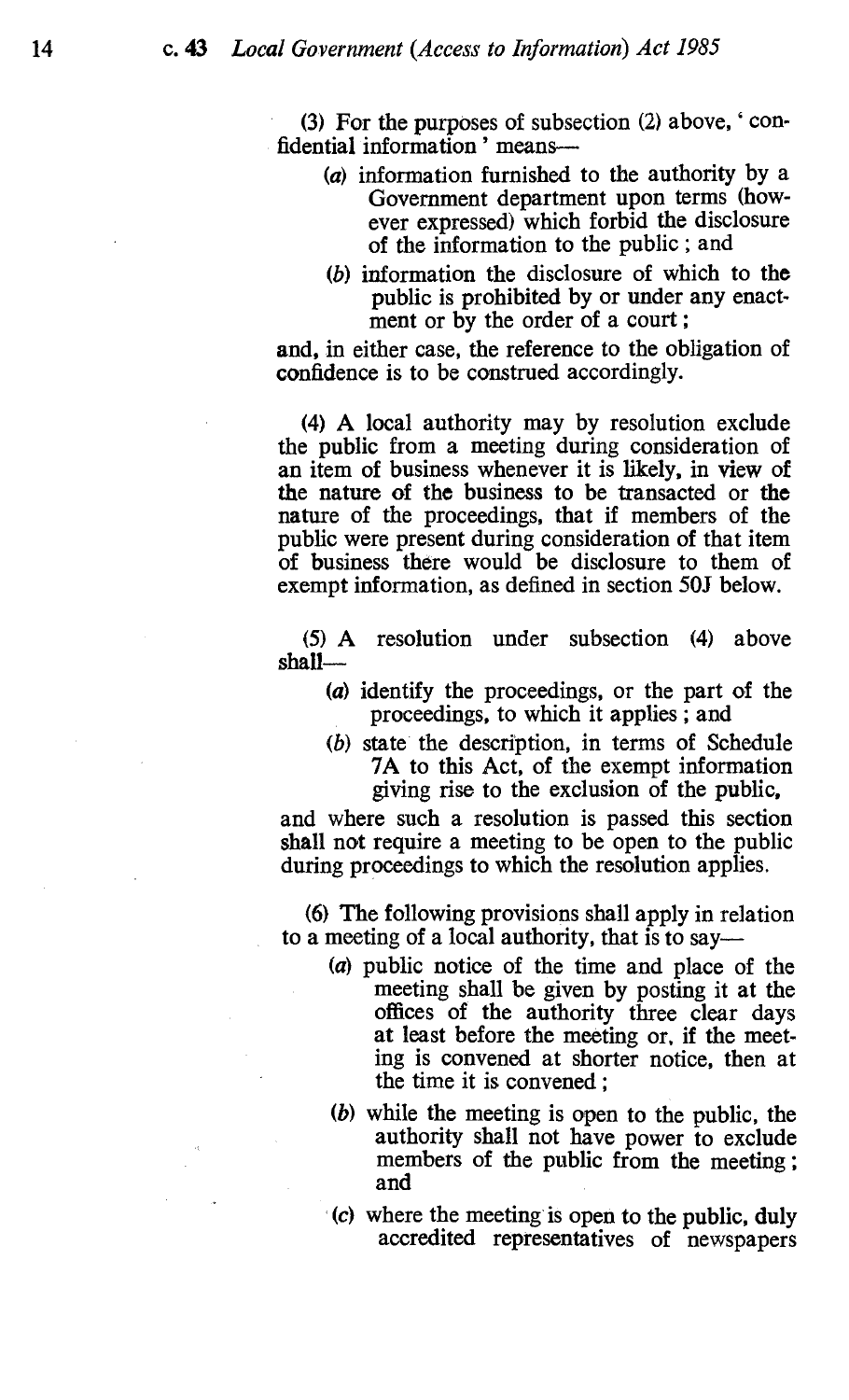attending the meeting for the purpose of reporting the proceedings for those newspapers shall, so far as practicable, be afforded reasonable facilities for taking their report and, unless the meeting is held in premises not belonging to the authority or not connected to a public telecommunications system, for transmitting the report by means of such a system at their own expense.

(7) Nothing in this section shall require a local authority to permit the taking of photographs of any proceedings, or the use of any means to enable persons not present to see or hear any proceedings (whether at the time or later), or the making of any oral report on any proceedings as they take place.

(8) This section is without prejudice to any power of exclusion to suppress or prevent disorderly conduct or other misbehaviour at a meeting.

 $50B$ ,—(1) Copies of the agenda for a meeting of a local authority and, subject to subsection (2) below, copies of any report for the meeting shall be open to inspection by members of the public at the offices of the authority in accordance with subsection (3) below.

(2) If the proper officer thinks fit, there may be excluded from the copies of reports provided in pursuance of subsection (1) above the whole of any report which, or any part which, relates only to items during consideration of which, in his opinion, the meeting is likely not to be open to the public.

(3) Any document which is required by subsection (1) above to be open to inspection shall be so open at least three clear days before the meeting, except that-

- (a) where the meeting is convened at shorter notice, the copies of the agenda and reports shall be open to inspection from the time the meeting is convened, and
- (b) where an item is added to an agenda copies of which are open to inspection by the public, copies of the item (or of the revised agenda), and the copies of any report for the meeting relating to the item shall be open to inspection from the time the item is added to the agenda ;

Access to agenda and connected reports.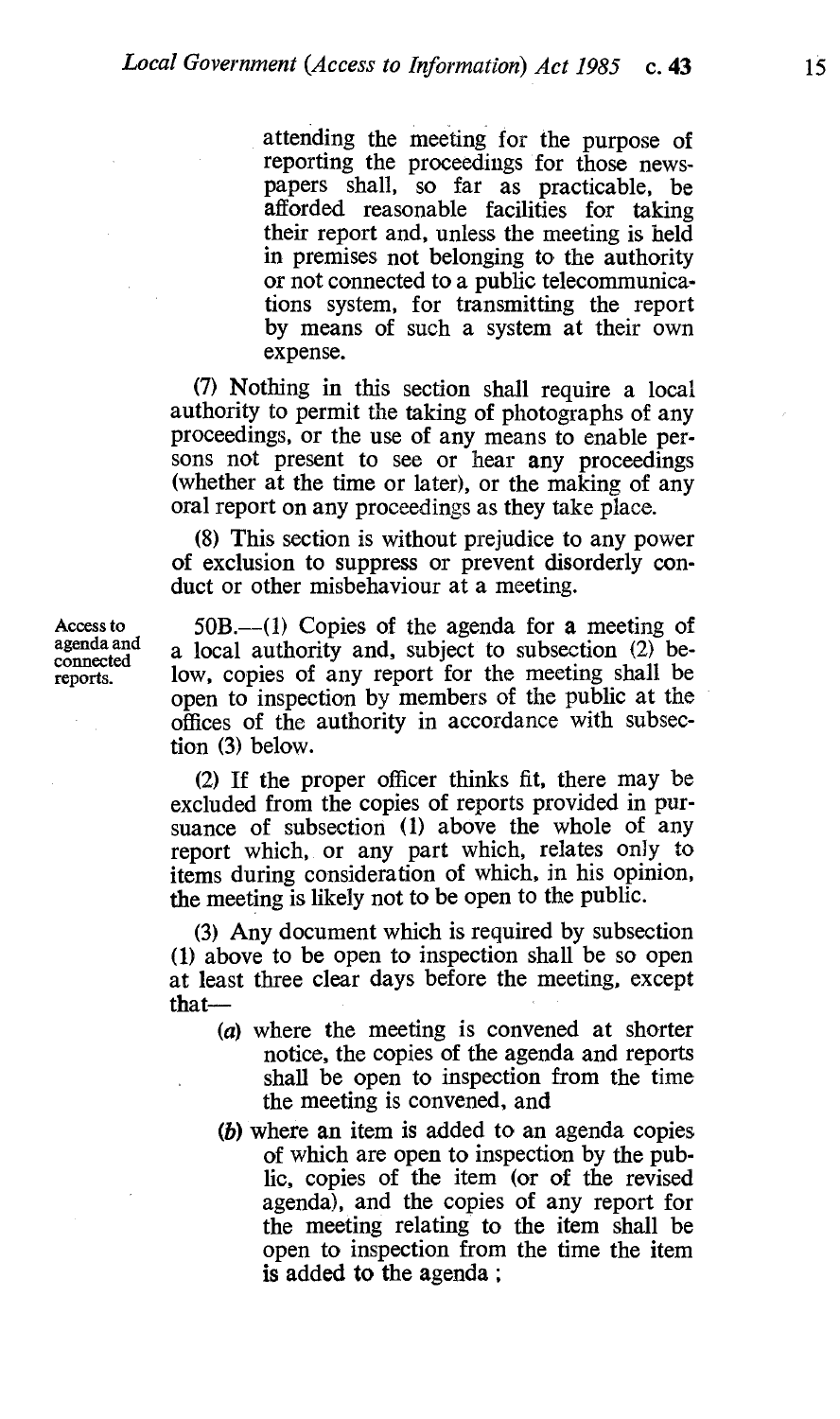but nothing in this subsection or subsection (1) above requires copies of any agenda, item or report to be open to inspection by the public until copies are available to members of the authority.

(4) An item of business may not be considered at a meeting of a local authority unless either-

- (a) a copy of the agenda including the item (or a copy of the item) is open to inspection by members of the public in pursuance of subsection (1) above for at least three clear days before the meeting or, where the meeting is convened at shorter notice, from the time the meeting is convened ; or
- (b) by reason of special circumstances, which shall be specified in the minutes, the chairman of the meeting is of the opinion that the item should be considered at the meeting as a matter of urgency.

(5) Where by virtue of subsection (2) above the whole or any part of a report for a meeting is not open to inspection by the public under subsection  $(1)$  above—

- (a) every copy of the report or of the part shall be marked 'Not for publication'; and
- (b) there shall be stated on every copy of the whole or any part of the report the description, in terms of Schedule 7A to this Act, of the exempt information by virtue of which the authority are likely to exclude the public during consideration of the item to which the report relates.

(6) Where a meeting of a local authority is reduring the proceedings or any part of them, there shall be made available for the use of members of the public present at the meeting a reasonable number of copies of the agenda and, subject to subsection (8) below, of the reports for the meeting.

(7) There shall, on request and on payment of postage or other necessary charge for transmission, be supplied for the benefit of any newspaper-

(a) a copy of the agenda for a meeting of a local authority and, subject to subsection (8) below, a copy of each of the reports for the meeting ;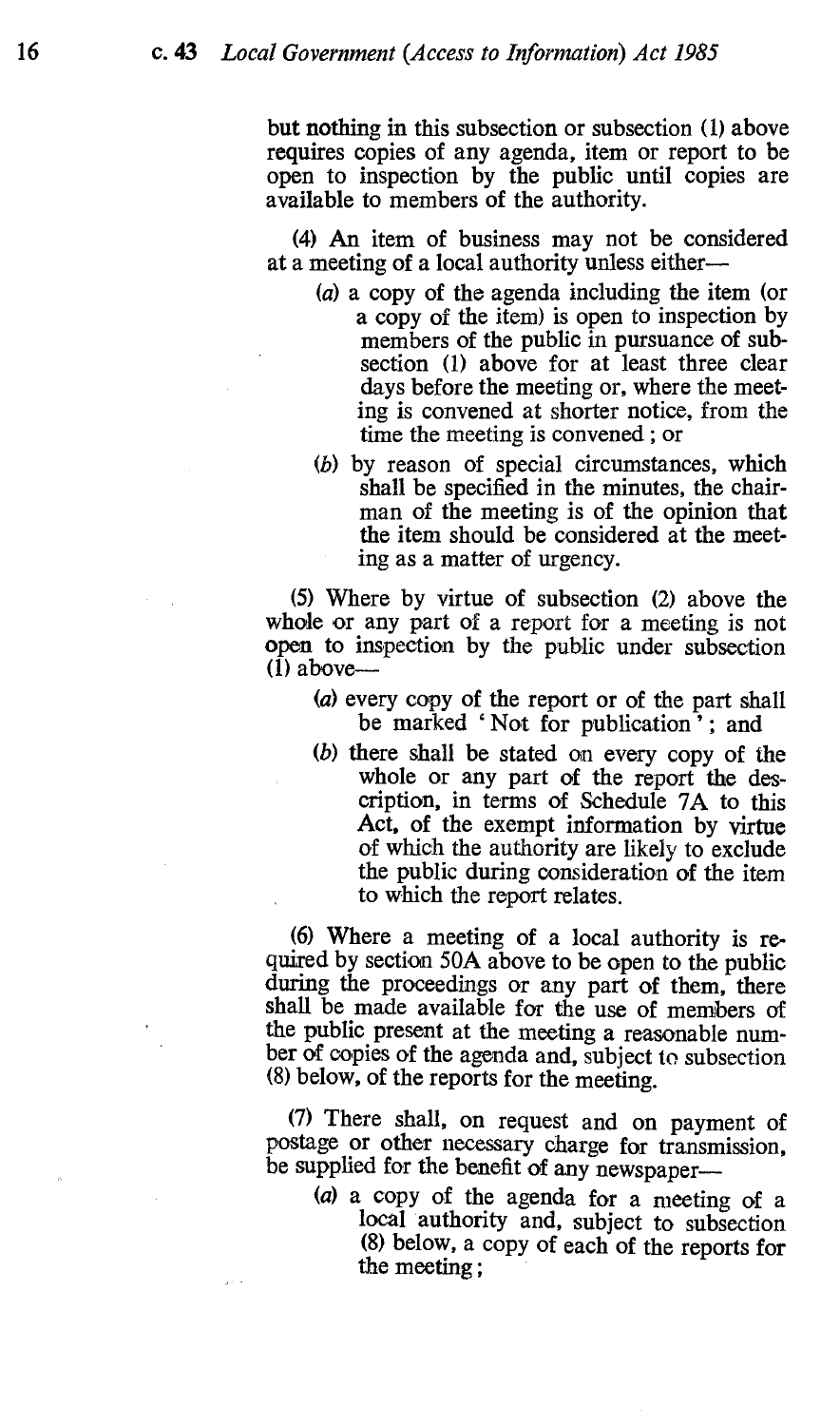- (b) such further statements or particulars, if any, as are necessary to indicate the nature of the items included in the agenda ; and
- (c) if the proper officer thinks fit in the case of any item, copies of any other documents supplied to members of the authority in connection with the item.

(8) Subsection (2) above applies in relation to copies of reports provided in pursuance of subsection (6) or (7) above as it applies in relation to copies of reports provided in pursuance of subsection (1) above.

 $50C.$ —(1) After a meeting of a local authority the following documents shall be open to inspection by members of the public at the offices of the authority until the expiration of the period of six years beginning with the date of the meeting, namely-

- (a) the minutes, or a copy of the minutes, of the meeting, excluding so much of the minutes of the proceedings during which the meeting was not open to the public as discloses exempt information ;
- (b) where applicable, a summary under subsection (2) below ;
- (c) a copy of the agenda for the meeting ; and
- (d) a copy of so much of any report supplied to members of the authority for the meeting as relates to any item during consideration of which the meeting was open to the public.

(2) Where, in consequence of the exclusion of parts of the minutes which disclose exempt information, the document open to inspection under subsection  $(1)(a)$  above does not provide members of the public with a reasonably fair and coherent record of the whole or part of the proceedings, the proper officer shall make a written summary of the proceedings or the part, as the case may be, which provides such a record without disclosing the exempt information.

 $50D$ .—(1) Subject, in the case of section  $50C(1)$ , to subsection (2) below, if and so long as copies of the whole or part of a report for a meeting of a local authority are required by section 50B(1) or 50C(1) above to be open to inspection by members of the public-

 $(a)$  copies of a list, compiled by the proper officer, of the background papers for the report or the part of the report, and

Inspection of minutes and other documents after meetings.

Inspection of background papers.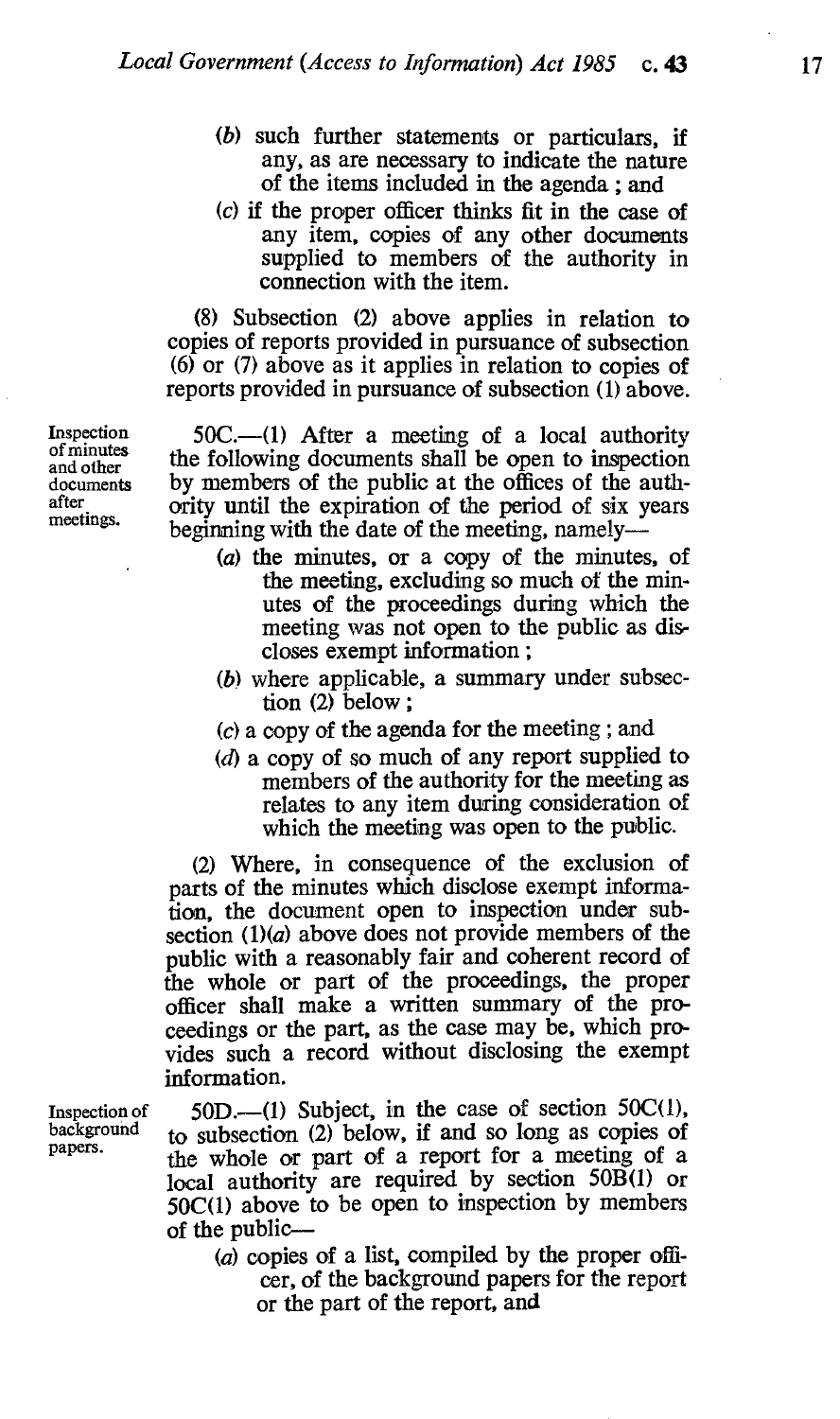(b) at least one copy of each of the documents included in that list,

shall also be open to such inspection at the offices of the authority.

(2) Subsection (1) above does not require a copy of the list, or of any document included in the list, to be open for inspection after expiration of the period of four years beginning with the date of the meeting.

(3) Where a copy of any of the background papers for a report is required by subsection (1) above to be open to inspection by members of the public, the copy shall be taken for the purposes of this Part to be so open if arrangements exist for its production to members of the public as soon as is reasonably practicable after the making of a request to inspect the copy.

(4) Nothing in this section—

- (a) requires any document which discloses exempt information to be included in the list referred to in subsection (1) above ; or
- $(b)$  without prejudice to the generality of subsection (2) of section 50A above, requires or authorises the inclusion in the list of any document which, if open to inspection by the public, would disclose confidential in. formation in breach of the obligation of confidence, within the meaning of that subsection.

(5) For the purposes of this section the back. ground papers for a report are those documents relating to the subject matter of the report which-

- (a) disclose any facts or matters on which, in the opinion of the proper officer, the report or an important part of the report is based, and
- (b) have, in his opinion, been relied on to <sup>a</sup> material extent in preparing the report,

but do not include any published works.

Application 50E.--(1) Sections 50A to 50D above shall apply<br>to in relation to-<br>and sub-

and sub-<br>committees. (a) a committee or sub-committee of a local authority, and

Ì,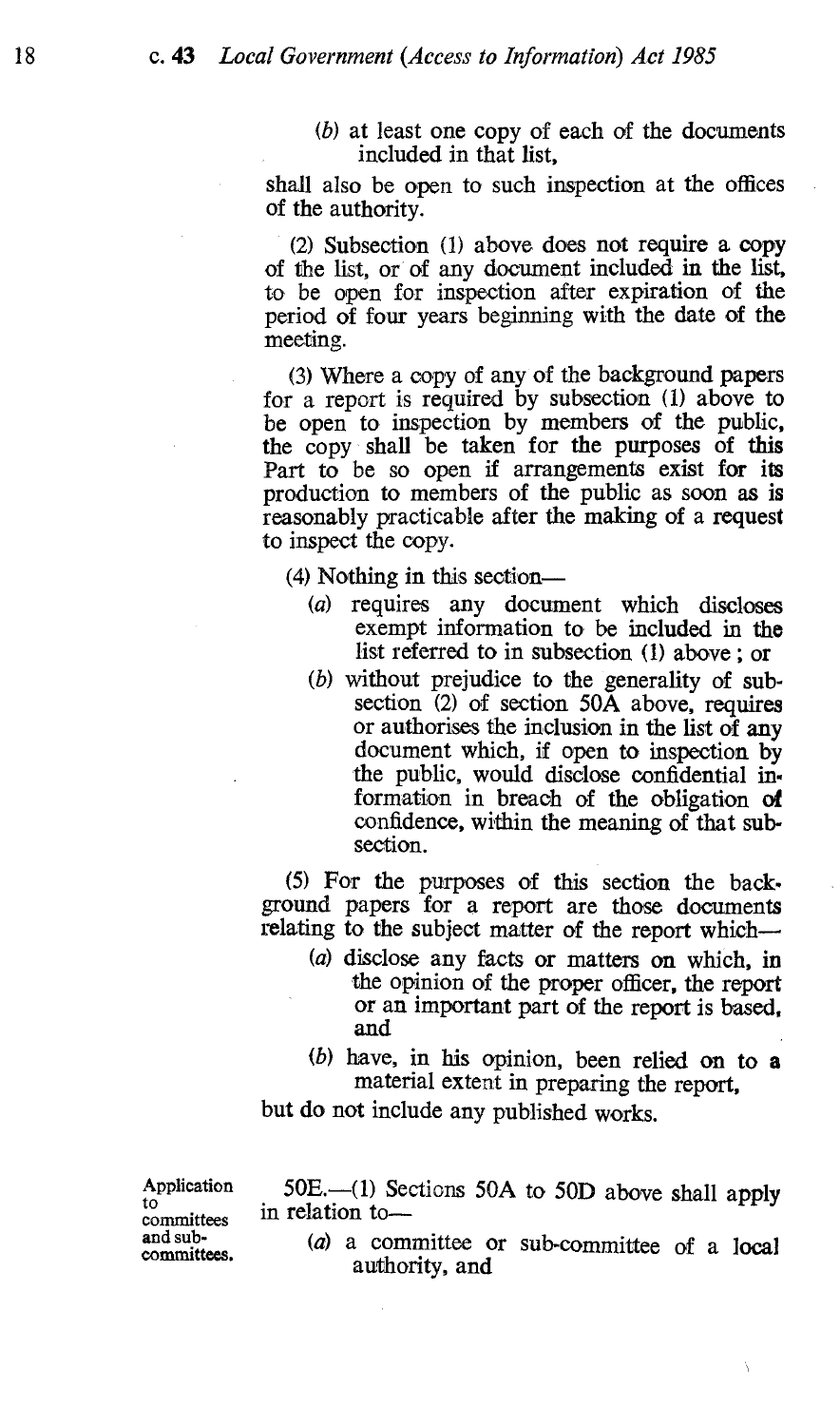(b) a committee (not falling within paragraph (a) above) constituted under an enactment specified in section 56(9) below or a subcommittee of such a committee,

as they apply in relation to a local authority.

(2) In the application by virtue of this section of sections 50A to 50D above in relation to a committee or sub-committee-

- (a) section  $50A(6)(a)$  shall be taken to have been complied with if the notice is given by posting it at the time there mentioned at the offices of every constituent authority and if the meeting of the committee or sub-committee to which that section so applies is to be held at premises other than the offices of such an authority, at those premises ; and
- (b) for the purposes of section  $50A(6)(c)$ , premises belonging to a constituent authority shall be treated as belonging to the committee or sub-committee ; and
- (c) for the purposes of sections  $50B(1)$ ,  $50C(1)$ and  $50\overline{D(1)}$ , offices of any constituent authority shall be treated as offices of the committee or sub-committee.

(3) Any reference in subsection (2) above to a constituent authority is a reference to a local authority which (whether alone or with one or more other local authorities) appointed the committee or, in the case of a sub-committee, appointed the committee of which that body is a sub-committee.

Additional rights of access to documents for members of local authorities.

 $50F$ .-(1) Any document which is in the possession or under the control of a local authority and contains material which relates to any business to be transacted or proceedings at a meeting of-

- (a) the authority or of a committee or sub-committee of the authority ; or
- (b) a statutory committee appointed by the authority, or any sub-committee of that committee,

shall, subject to subsection (2) below, be open to inspection by any member of the authority and, in the case of a committee or sub-committee, by any other member of the committee or sub-committee.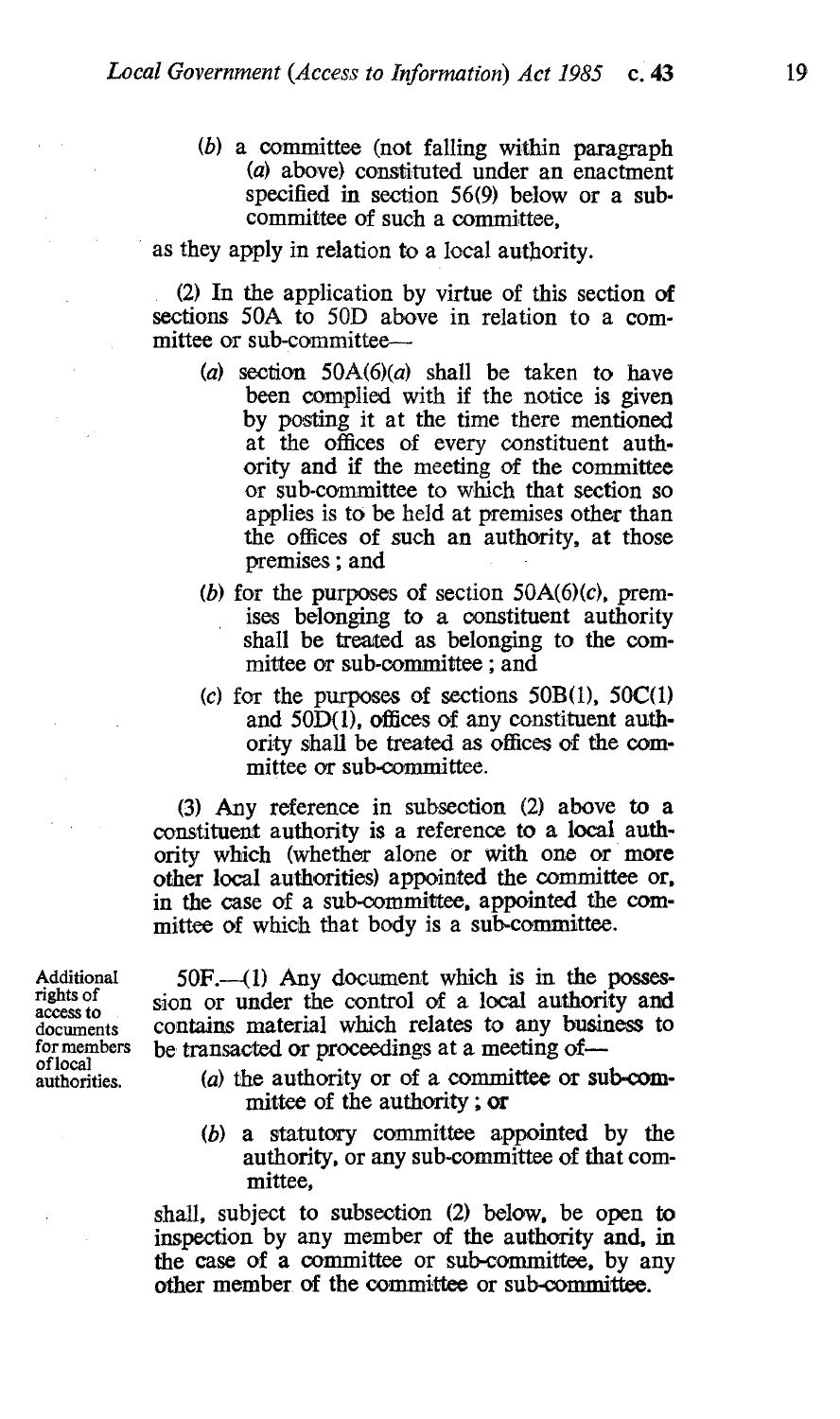(2) Where it appears to the proper officer that a document discloses exempt information of a description for the time being falling within any of paragraphs 1 to 5, 7, 9, 11, 12 and 14 of Part I of Schedule 7A to this Act, subsection (1) above does not require the document to be open to inspection.

(3) The Secretary of State may by order amend subsection  $(2)$  above-

- (a) by adding to the descriptions of exempt information to which that subsection refers for the time being ; or
- (b) by removing any description of exempt information to which it refers for the time being.

(4) Any statutory instrument containing an order under subsection (3) above shall be subject to annulment in pursuance of a resolution of either House of Parliament.

(5) The rights conferred by this section on a member of a local authority are in addition to any other rights he may have apart from this section.

Local authorities to publish additional information.

 $50G$ .—(1) A local authority shall maintain a register stating-

- (a) the name and address of each member of the authority for the time being and the electoral division or ward which he represents ; and
- (b) the name and address of every member of each committee or sub-committee of the authority for the time being.
- (2) A local authority shall maintain a list
	- (a) specifying those powers of the authority which, for the time being, are exercisable from time to time by officers of the authority in pursuance of arrangements made under this Act or any other enactment for their discharge by those officers ; and
	- (b) stating the title of the officer by whom each of the powers so specified is for the time being so exercisable ;

but this subsection does not require a power to be specified in the list if the arrangements for its discharge by the officer are made for a specified period not exceeding six months.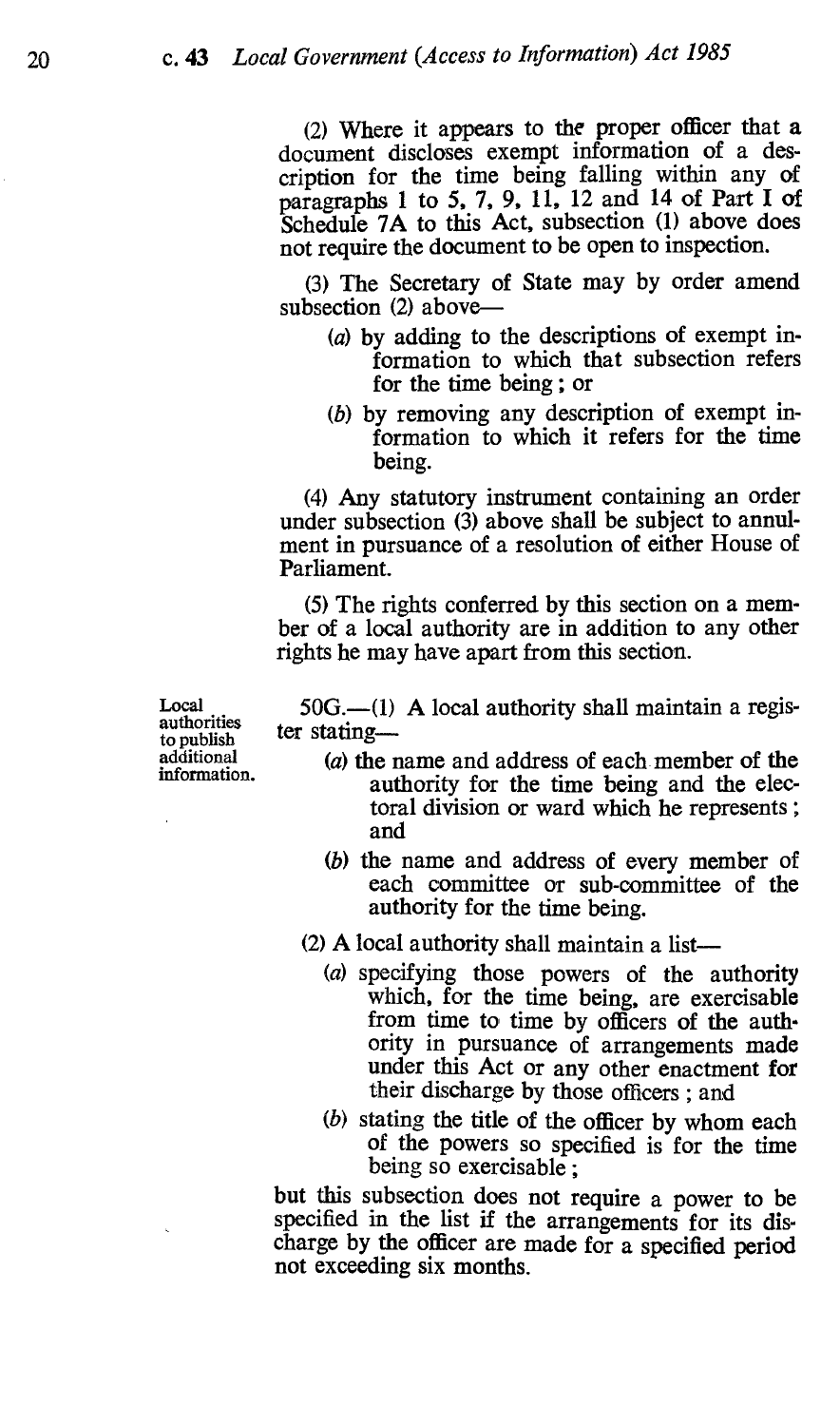(3) There shall be kept at the offices of every local authority a written summary of the rights-

- (a) to attend meetings of the authority and of committees and sub-committees of the authority, and
- (b) to inspect and copy documents and to be furnished with documents,

which are for the time being conferred by this Part, Part XI below and such other enactments as the Secretary of State by order specifies.

(4) The register maintained under subsection (1) above, the list maintained under subsection (2) above and the summary kept under subsection (3) above shall be open to inspection by the public at the offices of the authority.

provisions and offences.

Supplemental 50H.—(1) A document directed by any provision of this Part to be open to inspection shall be so open at all reasonable hours-

- (a) in the case of a document open to inspection by virtue of section 50D(1) above, upon payment of such reasonable fee as may be. required for the facility ; and
- (b) in any other case, without payment.

(2) Where a document is open to inspection by a person under any provision of this Part, the person may, subject to subsection (3) below—

- (a) make copies of or extracts from the document,
- (b) require the person having custody of the document to supply to him a photographic copy of or of extracts from the document,

upon payment of such reasonable fee as may be required subject to any provision to the contrary in any other enactment or instrument.

(3) Subsection (2) above does not require or authorise the doing of any act which infringes the copyright in any work except that, where the owner of the copyright is a local authority, nothing done in pursuance of that subsection shall constitute an infringement of the copyright.

(4) If, without reasonable excuse, a person having the custody of a document which is required by section  $50B(1)$  or  $50C(1)$  above to be open to inspection by the public-

(a) intentionally obstructs any person exercising a right conferred by this Part to inspect, or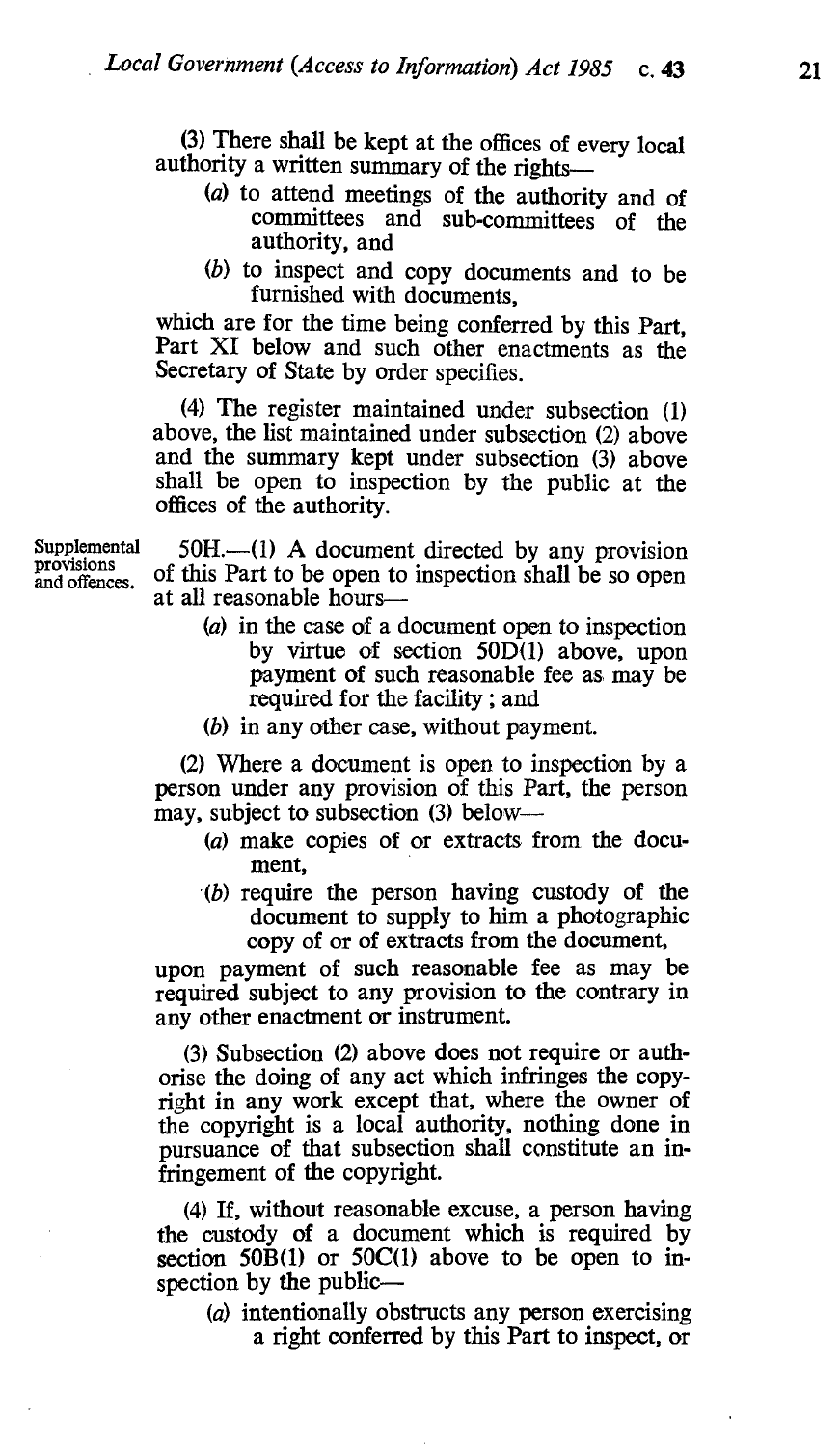to make a copy of or extract from, the document, or

(b) refuses to furnish copies to any person entitled to obtain them under any provision of this Part,

he shall be liable on summary conviction to a fine not exceeding level 1 on the standard scale.

(5) Where any accessible document for a meeting to which this subsection applies-

- (a) is supplied to, or open to inspection by, a member of the public, or
- (b) is supplied for the benefit of any newspaper, in pursuance of section 50B(7) above,

the publication thereby of any defamatory matter contained in the document shall be privileged unless the publication is proved to be made with malice.

(6) Subsection (5) above applies to any meeting of a local authority and any meeting of a committee or sub-committee as is mentioned in paragraph  $(a)$  or  $(b)$ of section 50E(l) above ; and for the purposes of that subsection the "accessible documents" for a meeting are the following-

- (a) any copy of the agenda or of an item included in the agenda for the meeting ;
- (b) any such further statements or particulars for the purpose of indicating the nature of any item included in the agenda as are mentioned in section  $50B(7)(b)$  above :
- (c) any copy of a document relating to such an item which is supplied for the benefit of a newspaper in pursuance of section  $50B(7)(c)$ above ;
- (d) any copy of the whole or part of a report for the meeting ;
- (e) any copy of the whole or part of any backwithin the meaning of section 50D above.

(7) The rights conferred by this Part to inspect, copy and be furnished with documents are in addition, and without prejudice, to any such rights conferred by or under any other enactment.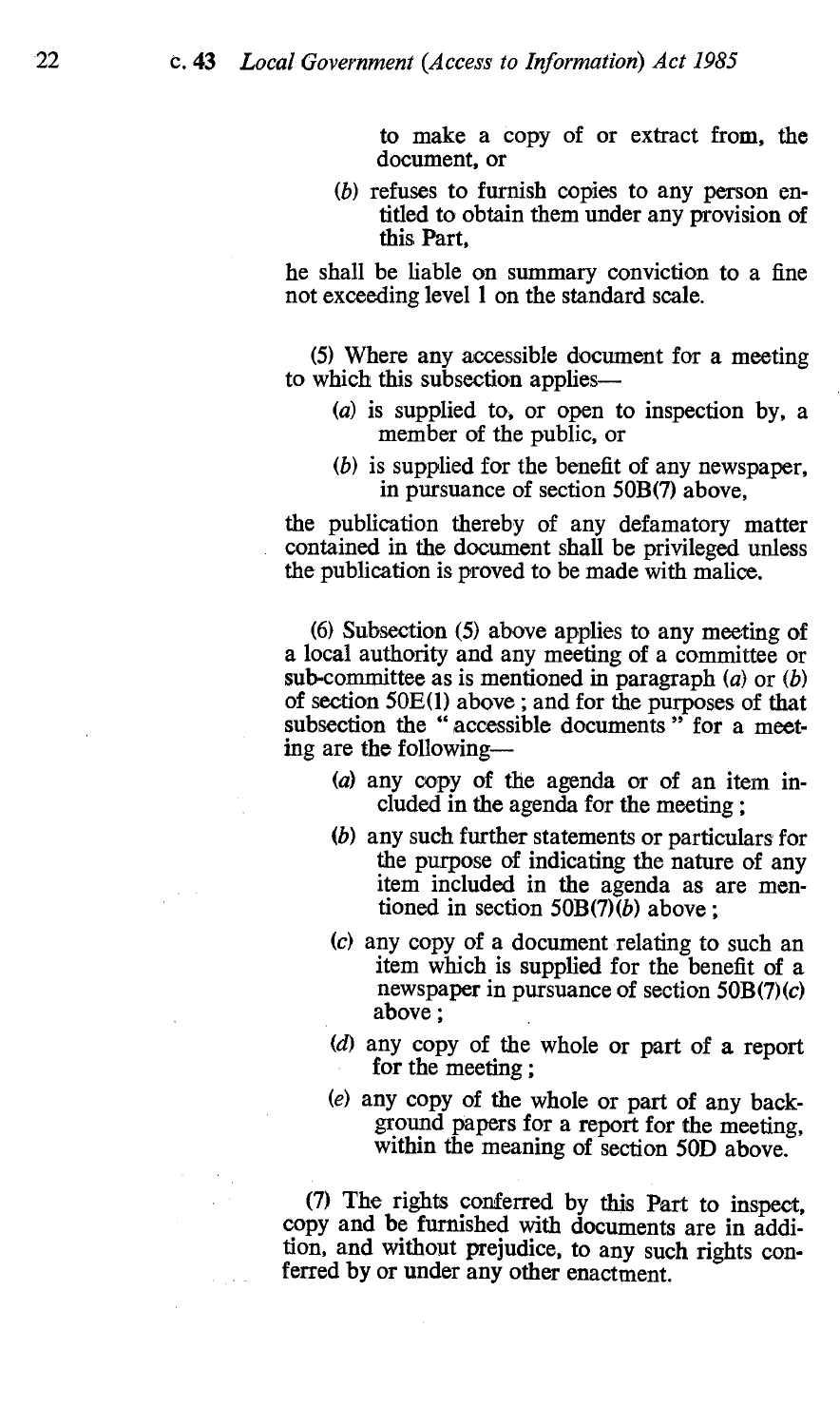Exempt<br>information.

 $50J.$   $-(1)$  The descriptions of information which are, for the purposes of this Part, exempt information are those for the time being specified in Part I of Schedule 7A to this Act, but subject to any qualifications contained in Part II of that Schedule; and Part III has effect for the interpretation of that Schedule.

(2) The Secretary of State may by order vary Schedule 7A to this Act by adding to it any descrip-<br>tion or other provision or by deleting from it or vary-<br>ing any description or other provision for the time being specified or contained in it.

(3) Any statutory instrument containing an order under this section shall be subject to annulment in pursuance of a resolution of either House of Parliament.

Inter-<br>pretation and 50K.—(1) In this Part—<br>application 'copy', in relation to

- $\alpha$  application  $\alpha$  copy, in relation to a document, includes a of Part IIIA. copy made from a copy;
	- ` exempt information' has the meaning given by section 50J above ;
	- 'information' includes an expression of opinion, any recommendations and any decision taken ;

' newspaper ' includes---

(a) a news agency which systematically carries on the business of selling and supplying reports or information to newspapers ; and

(b) any organisation which is systematically engaged in collecting news-

- (i) for sound or television broadcasts ; or
- (ii) for programmes to be included in a cable programme service which is or does not require to be licensed.

(2) References in this Part to a committee or sub-committee, in relation to a local authority, shall be construed in accordance with the following provisions-

(a) references to a committee of a local authority are references to a committee appointed under section 57 below by the authority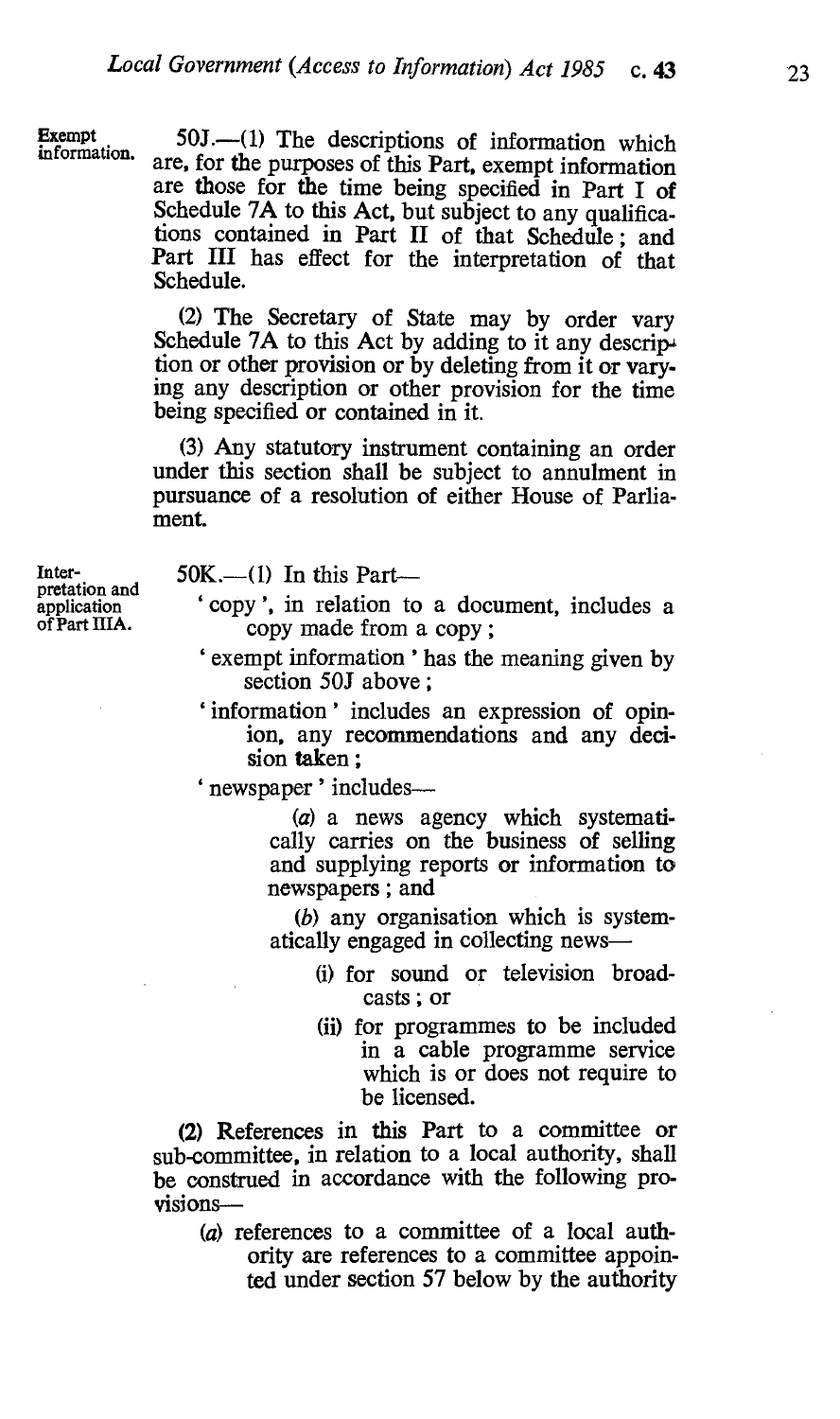or by two or more local authorities of which one is that authority and references to a subcommittee of a local authority are references to a sub-committee appointed by such a committee under that section ; and

(b) references to a statutory committee appointed by a local authority are references to a committee constituted under an enactment specified in section 56(9) below other than a committee constituted under the enactment specified in paragraph (d) of that section and appointed by the authority or by two or more local authorities of which that authority is one and references to a sub-committee of such a statutory committee shall be construed accordingly.

(3) Any reference in this Part to a meeting is a reference to a meeting commenced after the 1st April 1986.".

<sup>1973</sup>c. 65. (2) After Schedule 7 to the Local Government (Scotland) Act 1973 there shall be inserted, as Schedule 7A, the Schedule set out in Part II of Schedule 1 to this Act.

3.—(1) The enactments mentioned in Schedule 2 to this Act shall have effect with the amendments there specified, being amendments consequential on the provisions of this Act.

> (2) The enactments mentioned in Schedule 3 to this Act are hereby repealed to the extent specified in the third column of that Schedule.

Extent. 4. Except for this section and section 3 in so far as it relates to paragraph 3 of Schedule 2, this Act shall not extend to Northern Ireland.

Commencement. 5. This Act shall come into force on 1st April 1986.

Short title.

6. This Act may be cited as the Local Government (Access to Information) Act 1985.

Consequential amendments and repeals.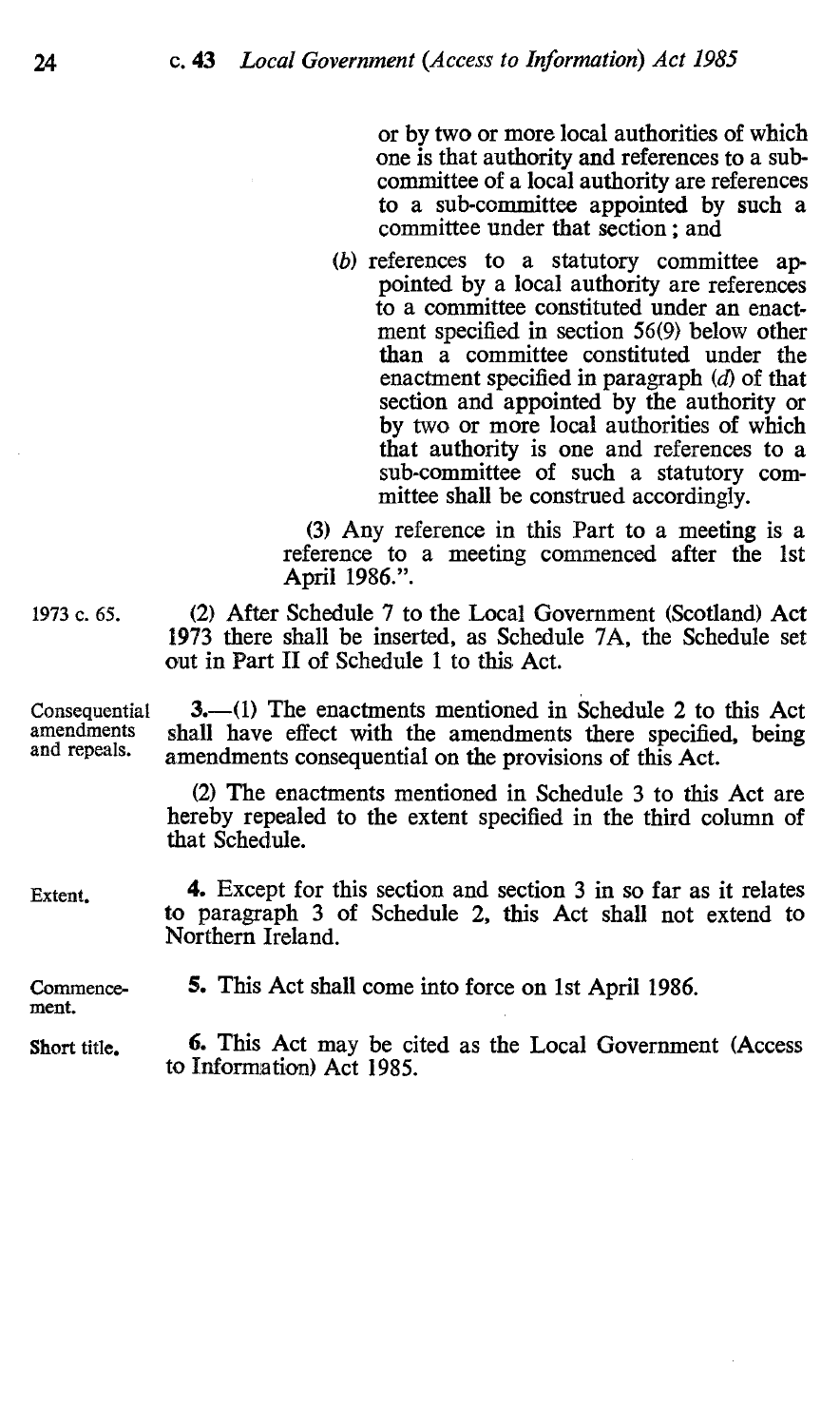# SCHEDULES

#### SCHEDULE <sup>1</sup>

Sections 1 and 2.

#### EXEMPT INFORMATION

### PART I

## SCHEDULE TO BE INSERTED INTO THE LOCAL GOVERNMENT ACT 1972 1972 c. 70. "SCHEDULE 12A

#### ACCESS TO INFORMATION : EXEMPT INFORMATION

### PART I

#### DESCRIPTIONS OF EXEMPT INFORMATION

1. Information relating to a particular employee, former employee or applicant to become an employee of, or a particular office-holder, former office-holder or applicant to become an office-holder under, the authority.

2. Information relating to a particular employee, former employee or applicant to become an employee of, or a particular officer, former officer or applicant to become an officer appointed by-

(a) a magistrates' court committee, within the meaning of section 1979 c. 55.<br>19 of the Justices of the Peace Act 1979 : or 19 of the Justices of the Peace Act 1979; or

(b) a probation committee appointed under paragraph 2 of Schedule 3 to the Powers of Criminal Courts Act 1973 1973 c. 62 Schedule 3 to the Powers of Criminal Courts Act 1973.

3. Information relating to any particular occupier or former occupier of, or applicant for, accommodation provided by or at the expense of the authority.

4. Information relating to any particular applicant for, or recipient or former recipient of, any service provided by the authority.

5. Information relating to any particular applicant for, or recipient or former recipient of, any financial assistance provided by the authority.

6. Information relating to the adoption, care, fostering or education of any particular child.

7. Information relating to the financial or business affairs of any particular person (other than the authority).

8. The amount of any expenditure proposed to be incurred by the authority under any particular contract for the acquisition of property or the supply of goods or services.

9. Any terms proposed or to be proposed by or to the authority in the course of negotiations for a contract for the acquisition or disposal of property or the supply of goods or services.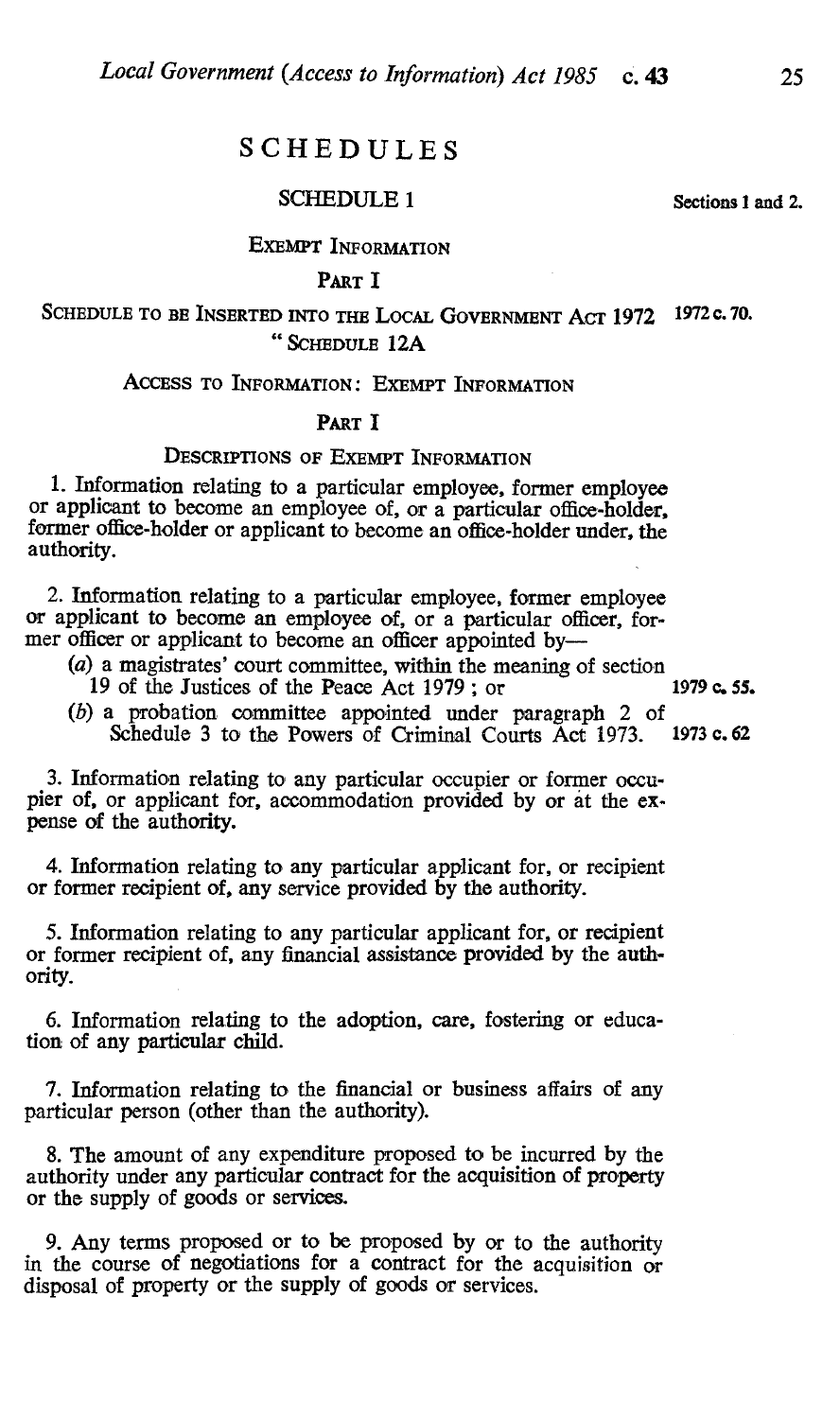SCH.<sub>1</sub> 10. The identity of the authority (as well as of any other person, by virtue of paragraph 7 above) as the person offering any particular tender for a contract for the supply of goods or services.

> 11. Information relating to any consultations or negotiations, or contemplated consultations or negotiations, in connection with any labour relations matter arising between the authority or a Minister of the Crown and employees of, or office-holders under, the authority.

> 12. Any instructions to counsel and any opinion of. counsel (whether or not in connection with any proceedings) and any advice received, information obtained or action to be taken in connection with-

(a) any legal proceedings by or against the authority, or

(b) the determination of any matter affecting the authority,

(whether, in either case, proceedings have been commenced or are in contemplation).

13. Information which, if disclosed to the public, would reveal that the authority proposes-

- (a) to give under any enactment a notice under or by virtue of which requirements are imposed on a person ; or
- (b) to make an order or direction under any enactment.

14. Any action taken or to be taken in connection with the prevention, investigation or prosecution of crime.

15. The identity of a protected informant.

#### PART II

#### **QUALIFICATIONS**

1. Information relating to a person of a description specified in any of paragraphs 1 to 5 of Part I above is not exempt information by virtue of that paragraph unless it relates to an individual of that description in the capacity indicated by the description.

2. Information falling within paragraph 7 of Part I above is not exempt information by virtue of that paragraph if it is required to be registered under-

1974 c. 46.

- 1985 c. 6. (a) the Companies Act 1985 :
	- (b) the Friendly Societies Act 1974;
	- (c) the Industrial and Provident Societies Acts 1965 to 1978 ;
	- (d) the Building Societies Act 1962; or
- 1962 c. 37. 1960 c. 58.
- (e) the Charities Act 1960.

3. Information falling within paragraph 8 of Part I above is exempt information if and so long as disclosure to the public of the amount there referred to would be likely to give an advantage to a person entering into, or seeking to enter into, a contract with the authority in respect of the property, goods or services, whether the advantage would arise as against the authority or as against other such persons.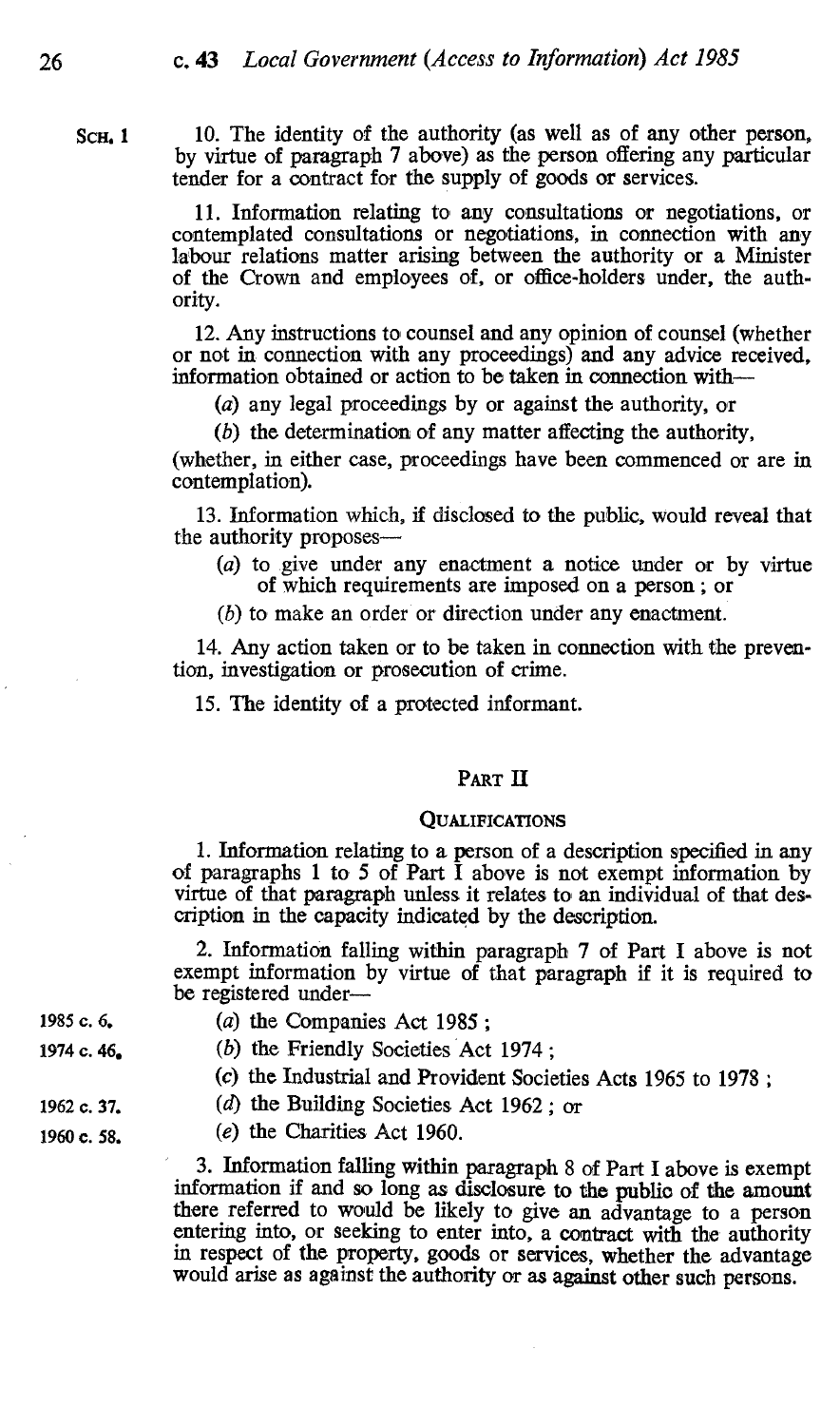4. Information falling within paragraph 9 of Part I above is exempt Scn. 1 information if and so long as disclosure to the public of the terms would prejudice the authority in those or any other negotiations concerning the

5. Information falling within paragraph 11 of Part I above is information would prejudice the authority in those or any other consultations or negotiations in connection with a labour relations matter arising as mentioned in that paragraph.

6. Information falling within paragraph 13 of Part I above is exempt information if and so long as disclosure to the public might afford an opportunity to a person affected by the notice, order or direction to defeat the purpose or one of the purposes for which the notice, order or direction is to be given or made.

#### PART III

#### **INTERPRETATION**

 $1.-(1)$  In this Schedule--

` child ' means a person under the age of eighteen years and any person who has attained that age and-

(a) is registered as a pupil at a school ; or

(b) is the subject of a care order, within the meaning

of section 20 of the Children and Young Persons Act 1969c.54. 1969 ;

disposal', in relation to property, includes the granting of an interest in or right over it;

employee' means a person employed under a contract of servico ;

financial or business affairs' includes contemplated, as well

' labour relations matter' means--

(a) any of the matters specified in paragraphs (a) to (g) of section 29(1) of the Trade Union and Labour Relations Act 1974 (matters which may be the subject of 1974 c. 52 a trade dispute, within the meaning of that Act) ; or

(b) any dispute about a matter falling within paragraph (a) above ;

and for the purposes of this definition the enactments mentioned in paragraph (a) above, with the necessary modifications, shall apply in relation to office-holders under the authority as they apply in relation to employees of the

 $*$  office-holder', in relation to the authority, means the holder of any paid office appointments to which are or may be made or confirmed by the authority or by any joint board on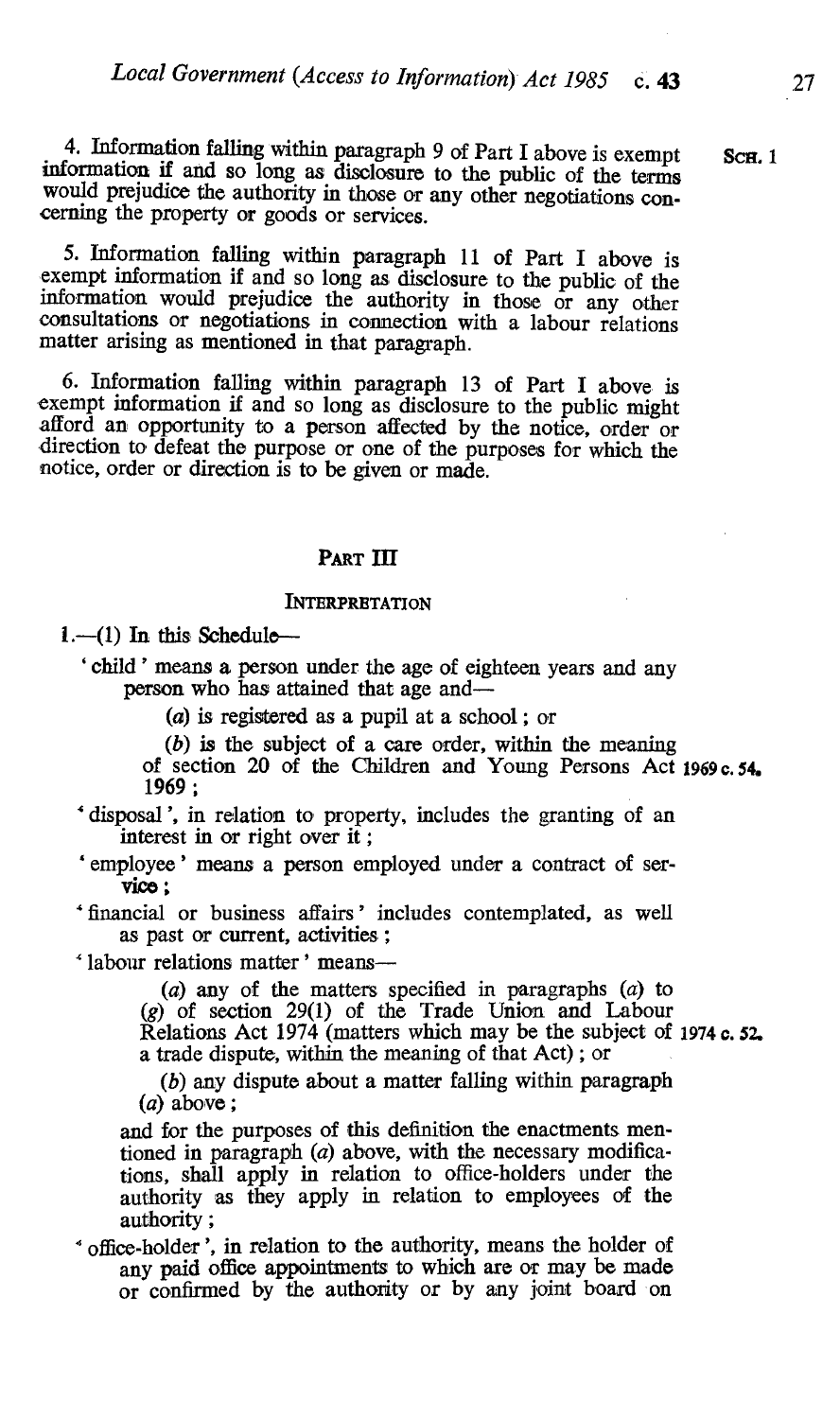Sch. 1 which the authority is represented or by any person who holds any such office or is an employee of the authority ;

> `protected informant' means a person giving the authority information which tends to show that-

> > (a) a criminal offence,

(b) a breach of statutory duty,

(c) a breach of planning control, as defined in section 1971 c. 78.  $87(3)$  of the Town and Country Planning Act 1971, or

 $(d)$  a nuisance,

has been, is being or is about to be committed ;

`tender for a contract' includes a written statement prepared 1980 c. 65. by the authority in pursuance of section 9(2) of the Local Government, Planning and Land Act 1980 (estimated cost of carrying out functional work by direct labour).

> (2) Any reference in this Schedule to ` the authority' is a reference to the principal council or, as the case may be, the committee or sub-committee in relation to whose proceedings or documents the question whether information is exempt or not falls to be determined and includes a reference-

- (a) in the case of a principal council, to any committee or subcommittee of the council ; and
- $(b)$  in the case of a committee, to-

(i) any constituent principal council ;

(ii) any other principal council by which appointments are made to the committee or whose functions the committee discharges ; and

(iii) any other committee or sub-committee of a principal council falling within sub-paragraph (i) or (ii) above ; and

 $(c)$  in the case of a sub-committee, to-

(i) the committee, or any of the committees, of which it is a sub-committee ; and

(ii) any principal council which falls within paragraph (b) above in relation to that committee."

## PART II

1973 c. 65.

SCHEDULE TO BE INSERTED INTO THE LOCAL GOVERNMENT (SCOTLAND)<br>Act 1973

#### " SCHEDULE 7A

#### ACCESS TO INFORMATION : EXEMPT INFORMATION

#### PART I

#### DESCRIPTIONS OF EXEMPT INFORMATION

1. Information relating to a particular employee, former employee or applicant to become an employee of, or a particular office holder,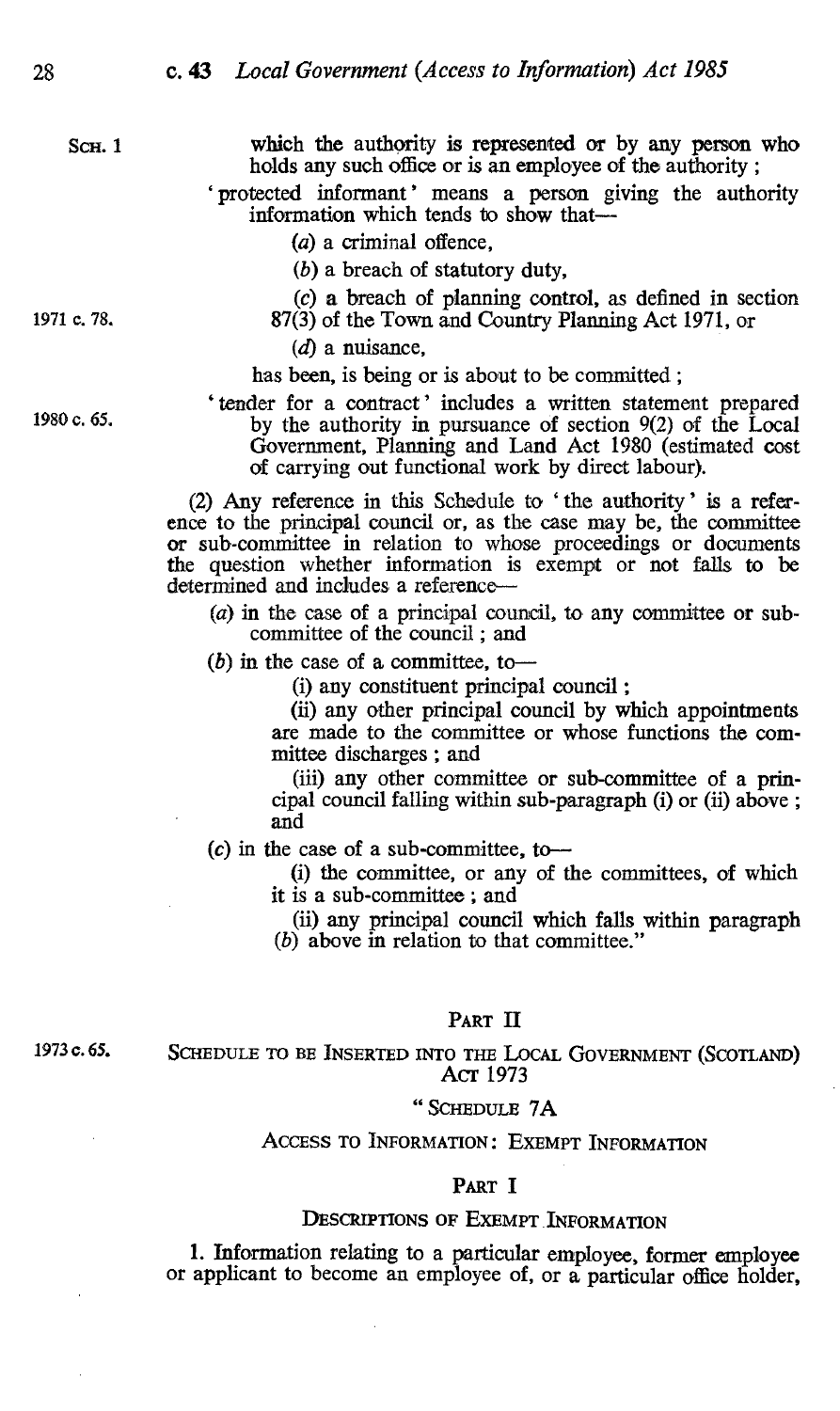former office-holder or applicant to become an office-holder under. Scu. 1 the authority.

2. Information relating to any particular occupier or former occupier of, or applicant for, accommodation provided by or at the expense of the authority.

3. Information relating to any particular applicant for, or recipient or former recipient of, any service provided by the authority.

4. Information relating to any particular applicant for, or recipient or former recipient of, any financial assistance provided by the authority.

Information relating to the adoption, care, fostering or education of any particular child or relating to the supervision or residence of any particular child in accordance with a supervision requirement made in respect of that child under the Social Work (Scotland) Act 1968 c. 49. 1968.

6. Information relating to the financial or business affairs of any particular person (other than the authority).

7. Information relating to anything done or to be done in respect of any particular person for the purposes of any of the matters referred to in section 27(1) of the Social Work (Scotland) Act 1968 (providing reports on and supervision of certain persons).

8. The amount of any expenditure proposed to be incurred by the authority under any particular contract for the acquisition of property or the supply of goods or services.

9. Any terms proposed or to be proposed by or to the authority in the course of negotiations for a contract for the acquisition or disposal of property or the supply of goods or services.

10. The identity of the authority (as well as of any other person, by virtue of paragraph 6 above) as the person offering any particular tender for a contract for the supply of goods or services.

11. Information relating to any consultations or negotiations, or contemplated consultations or negotiations, in connection with any labour relations matter arising between the authority or a Minister of the Crown and employees of, or office-holders under, the authority.

12. Any instructions to counsel and any opinion of counsel (whether or not in connection with any proceedings) and any advice received, information obtained or action to be taken in connection with-

(a) any legal proceedings by or against the authority, or

(b) the determination of any matter affecting the authority,

(whether, in either case, proceedings have been commenced or are in contemplation).

13. Information which, if disclosed to the public, would reveal that the authority proposes-

- $(a)$  to give under any enactment a notice under or by virtue of which requirements are imposed on a person ; or
- (b) to make an order or direction under any enactment.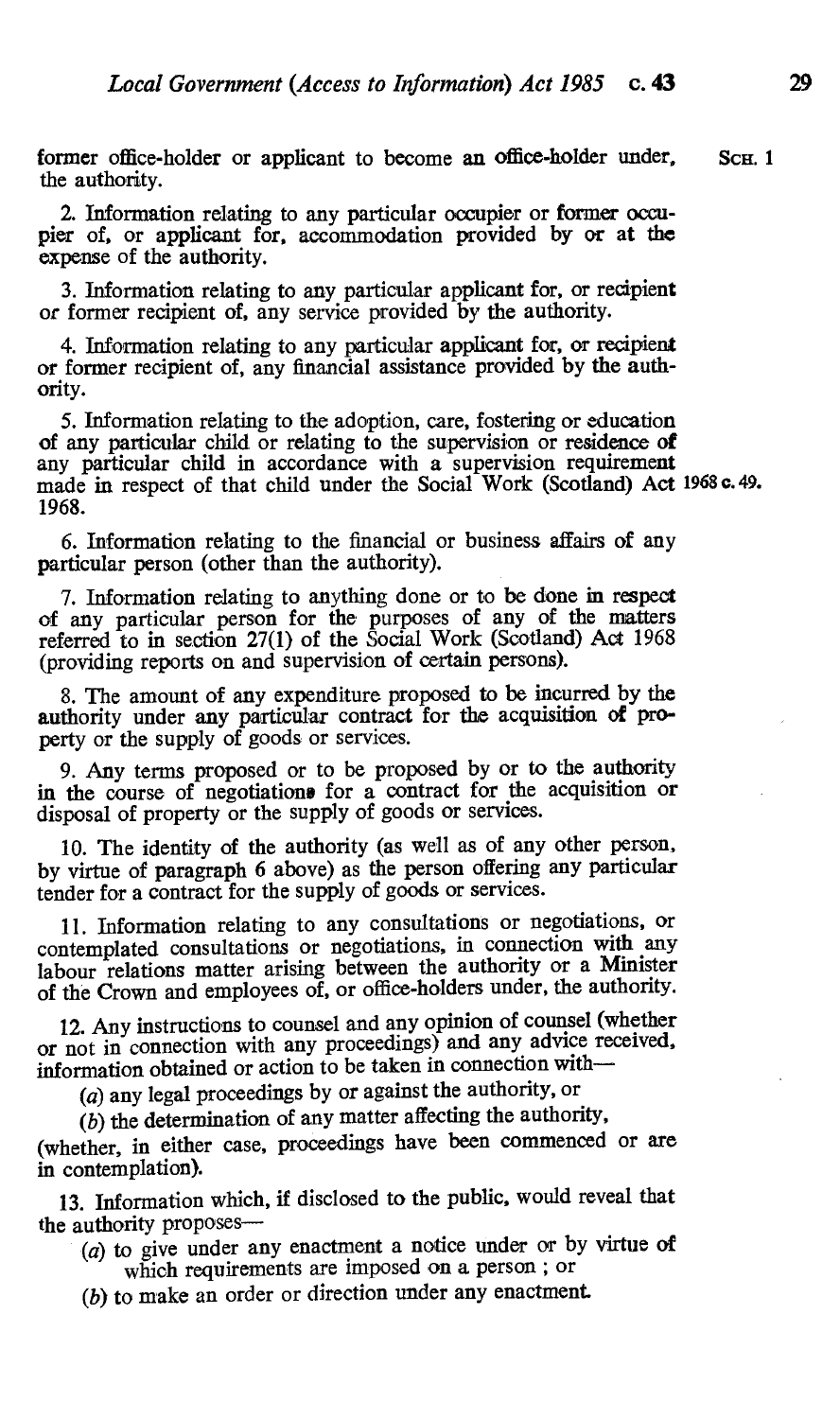$SCH. 1$  14. Any action taken or to be taken in connection with the prevention, investigation or prosecution of crime.

15. The identity of a protected informant.

#### PART II

#### **OUALIFICATIONS**

1. Information relating to a person of a description specified in any of paragraphs 1 to  $\overline{4}$  of Part I above is not exempt information by virtue of that paragraph unless it relates to a person of that description in the capacity indicated by the description.

2. Information falling within paragraph 6 of Part I above is not exempt information by virtue of that paragraph if it is required to be registered under-

1985 c. 6. (a) the Companies Act 1985;

<sup>1974</sup>c. 46. (b) the Friendly Societies Act 1974 ;

(c) the Industrial and Provident Societies Acts 1965 to 1978 ; or

1962 c. 37. (d) the Building Societies Act 1962.

3. Information falling within paragraph 8 of Part I above is exempt information if and so long as disclosure to the public of the amount there referred to would be likely to give an advantage to a person entering into, or seeking to enter into, a contract with the authority in respect of the property, goods or services, whether the advantage would arise as against the authority or as against such other persons.

4. Information falling within paragraph 9 of Part I above is exempt information if and so long as disclosure to the public of the terms would prejudice the authority in those or any other negotiations concerning the property or goods or services.

5. Information falling within paragraph 11 of Part I above is exempt information if and so long as disclosure to the public of the information would prejudice the authority in those or any other consultations or negotiations in connection with a labour relations matter arising as mentioned in that paragraph.

6. Information falling within paragraph 13 of Part I above is afford an opportunity to a person affected by the notice, order or direction to defeat the purpose or one of the purposes for which the notice, order or direction is to be given or made.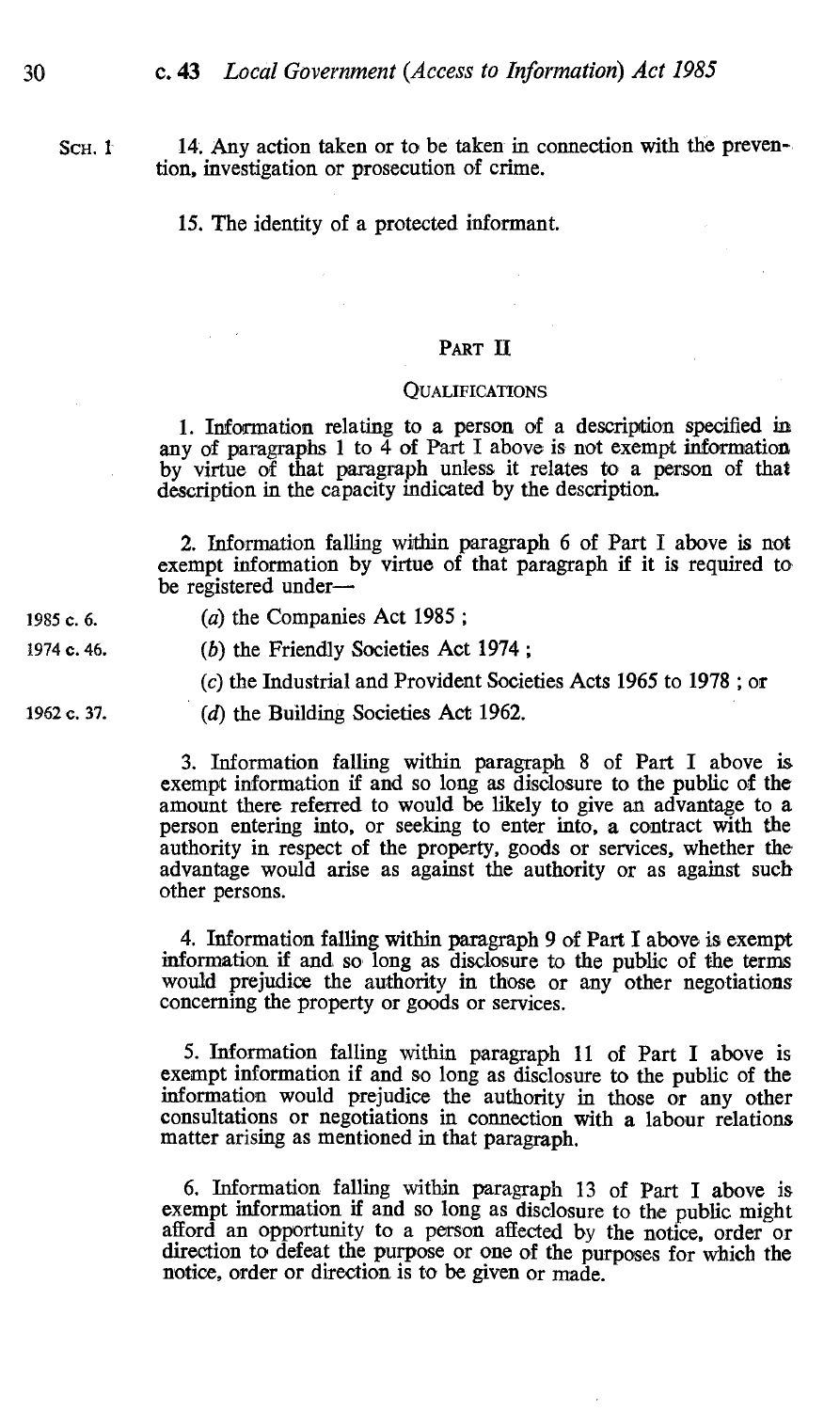# PART III SCH. 1

#### **INTERPRETATION**

 $1.$ --(1) In this Schedule--

'child' means a person under the age of eighteen years and any person who has attained that age and is in attendance as a pupil at a school ;

`disposal' in relation to property, includes the granting of an interest in or right over if;

'employee' means a person employed under a contract of service ;

`financial or business affairs' includes contemplated, as well as past or current, actitivities ;

'labour relations matter' means-

(a) any of the matters specified in paragraphs (a) to  $(g)$ of section 29(1) of the Trade Union and Labour Rela- 1974 c. 52. tions Act 1974 (matters which may be the subject of a trade dispute, within the meaning of that Act) ; or

(b) any dispute about a matter falling within paragraph  $(a)$  above :

and for the purposes of this definition the enactments mentioned in paragraph (a) above, with the necessary modifications, shall apply in relation to office-holders under the authority as they apply in relation to employees of the authority ;

` office-holder ', in relation to the authority, means the holder of any paid office appointments to which are or may be made or confirmed by the authority or by any joint board on which the authority is represented or by any person who holds any such office or is an employee of the authority ;

`protected informant' means a person giving the authority information which tends to show that-

(a) a criminal offence,

(b) a breach of statutory duty,

(c) a breach of planning control, as defined in section

 $84(2)$  of the Town and Country Planning (Scotland) Act 1972 c. 52. 1972, or

 $(d)$  a nuisance,

has been, is being or is about to be committed ;

`tender for a contract' includes a written statement prepared by the authority in pursuance of section 9(2) of the Local Government, Planning and Land Act 1980 (estimated cost 1980 c. 65. of carrying out functional work by direct labour).

(2) Any reference in this Schedule to `the authority' is a reference to the local authority or, as the case may be, the committee or sub-committee in relation to whose proceedings or documents the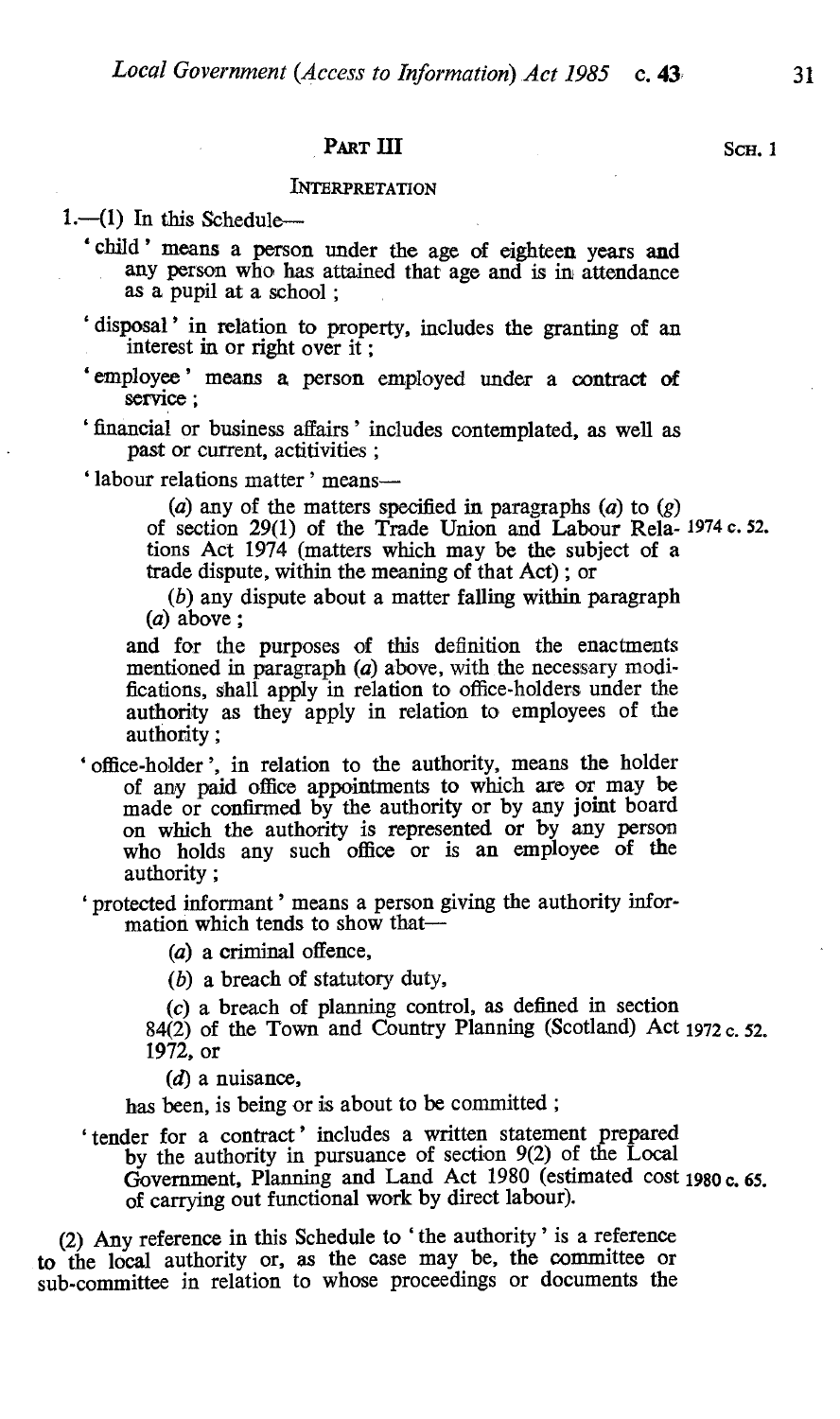#### Sch. 1 question whether information is exempt or not falls to be determined and includes a reference-

- (a) in the case of a local authority, to any committee or subcommittee of, or constituted by, the authority ; and
- (b) in the case of a committee or sub-committee, to---

(i) any local authority of which it is a committee or sub-committee or by which it is constituted ; and

(ii) any other committee or sub-committee of, or constituted by, that local authority or the committee in question ;

and for the purposes of this sub-paragraph a committee or subcommittee is 'constituted' by a local authority if the authority is its constituent authority within the meaning of section 50E(3) above."

# Section 3. SCHEDULE 2

#### CONSEQUENTIAL AMENDMENTS

#### Fire Services Act 1947 (c. 41)

1. In section 8 of the Fire Services Act 1947 (constitution and powers of fire authorities constituted by combination schemes) after subsection (3) there shall be inserted the following subsection-

" (3A) Meetings of a fire authority which is (as well as one which is not) constituted by a combination scheme are open to the public, and documents relating to such meetings are open to inspection by the public, in accordance with the pro-1972 c. 70. visions of Part VA of the Local Government Act 1972."

#### Defamation Act 1952 (c.66)

 $2.-(1)$  The Schedule to the Defamation Act 1952 (by virtue of which, among other things, newspaper reports of all proceedings at meetings of local authorities and their committees are privileged unless admission to the meetings is denied to representatives of newspapers and other members of the public) shall be amended as follows.

(2) At the beginning of paragraph 13 (interpretation) there shall be inserted "(1)" and for the definition of "local authority" in that paragraph there shall be substituted the following-

" ' local authority' means-

- (a) any principal council, within the meaning of the Local Government Act 1972, any body falling within any para-<br>graph of section 100J(1) of that Act and any local authority, graph of section 100J(1) of that Act and any local authority,<br>1973 c. 65. within the meaning of the Local Government (Scotland) Act 1973 ;
- 1960 c. 67. (b) any authority or body to which the Public Bodies (Admission to Meetings) Act 1960 applies; and
- (c) any authority or body to which sections 23 to 27 of the <sup>1972</sup>c. 9 (N.L). Local Government Act (Northern Ireland) 1972 apply ;

and any reference to a committee of a local authority shall be construed in accordance with sub-paragraph (2) below."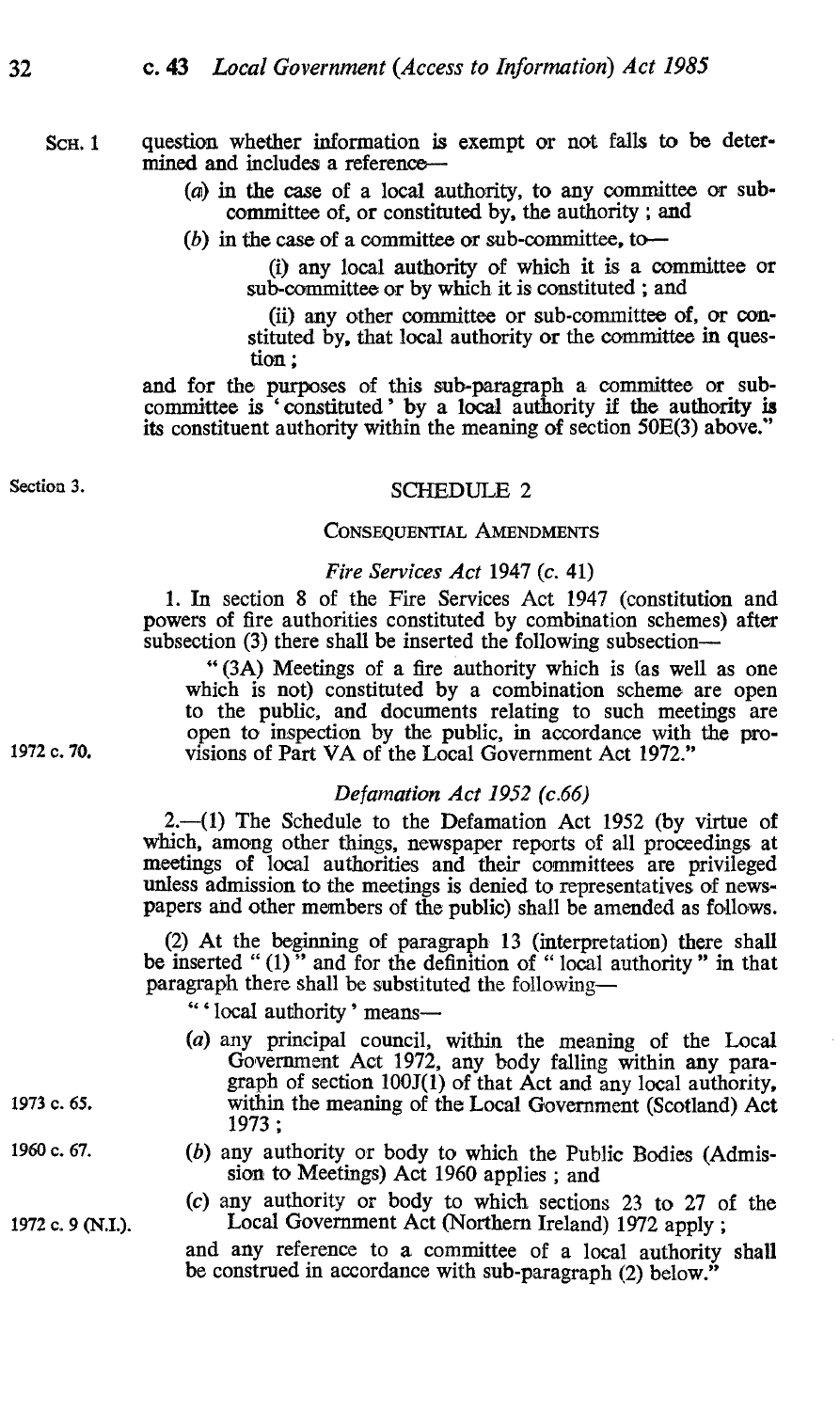(3) After paragraph 13(1) there shall be added the following sub- ScH. 2 paragraph-

(2) Any reference in this Schedule to a committee of a local authority includes a reference-

> (a) to any committee or sub-committee in relation to which sections 100A to 100D of the Local Government 1972 c. 70. Act 1972 apply by virtue of section 100E of that Act (whether or not also by virtue of section 100J of that Act) ; and

> (b) to any committee or sub-committee in relation to which sections 50A to 50D of the Local Government 1973 c. 65. (Scotland) Act 1973 apply by virtue of section 50E of that Act."

#### Defamation Act (Northern Ireland) 1955 (c.11) (N.I.)

3.-(1) The Schedule to the Defamation Act (Northern Ireland) 1955 (which makes similar provision to the Schedule to the Defama- 1952 c. 66. tion Act 1952) shall be amended as follows.

(2) At the beginning of paragraph 13 (interpretation) there shall be inserted " $(1)$ " and for the definition of "local authority" in that paragraph there shall be substituted the following-

"'local authority' means-

(a) any authority or body to which sections 23 to 27 of the Local Government Act (Northern Ireland) 1972 1972 c. 9 (N.I.). apply ;

(b) any principal council, within the meaning of the Local Government Act 1972, any body falling within any paragraph of section  $100J(1)$  of that Act and any local authority, within the meaning of the Local Government (Scotland) Act 1973 ;

(c) any authority or body to which the Public Bodies 1960 c. 67. (Admission to Meetings) Act 1960 applies ;

and any reference to a committee of a local authority shall be construed in accordance with sub-paragraph (2) below."

(3) After paragraph 13(1) there shall be added the following subparagraph-

(2) Any reference in this Schedule to a committee of a local authority includes a reference-

> (a) to any committee or sub-committee in relation to which sections 100A to 100D of the Local Government Act 1972 apply by virtue of section 100E of that Act (whether or not also by virtue of section 100J of that Act) ; and

> (b) to any committee or sub-committee in relation to which sections 50A to 50D of the Local Government (Scotland) Act 1973 apply by virtue of section 50E of that Act."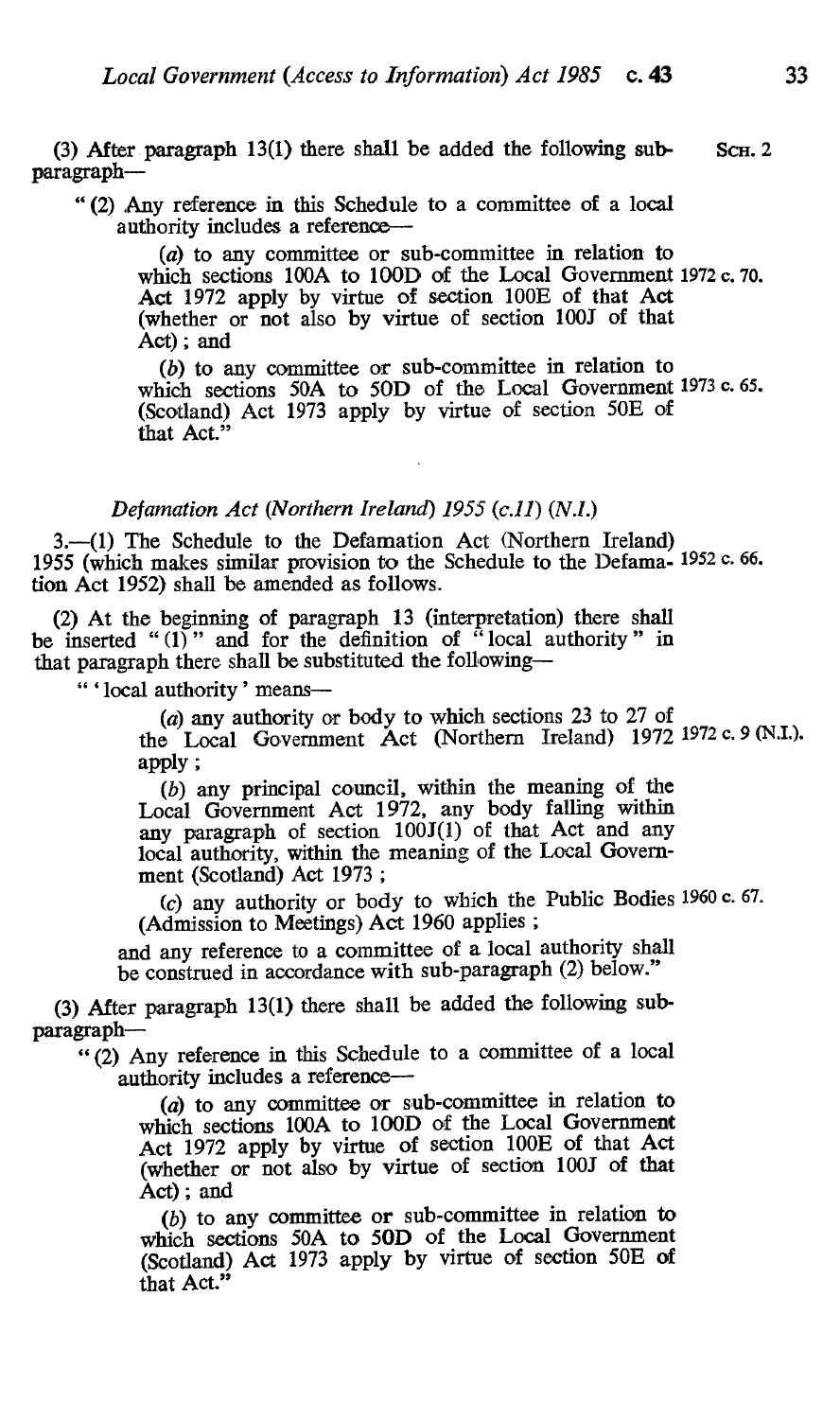#### SCH. 2 Public Bodies (Admission to Meetings) Act 1960 (c.67)

4.-(1) The Public Bodies (Admission to Meetings) Act 1960 shall be amended as follows.

(2) In section 1(1), the words " local authority or other " shall be omitted and for the words " an authority or other body " there shall be substituted the words " a body ".

(3) Section 2(2) shall be omitted.

(4) In the Schedule (which defines the bodies to which the Act applies) for paragraph  $1(a)$  there shall be substituted the following paragraph-

" $(a)$  parish or community councils, the Council of the Isles of Scilly and joint boards or joint committees which discharge functions of any of those bodies (or of any of those bodies <sup>1972</sup>c. 70. and of a principal council, within the meaning of the Local Government Act 1972, or a body falling within paragraph (a), (b) or (c) of section  $100J(1)$  of that Act)".

> (5) In paragraph 1 of the Schedule, paragraphs  $(aa)$  and  $(ab)$  (as inserted by the Local Government Act  $1985$ ) and (d) shall be omitted.

> (6) In paragraph  $1(h)$  of the Schedule, for the words " police authorities " there shall be substituted the words " bodies to which sections 100A to 100D of the Local Government Act 1972 apply, whether or not by virtue of section 100E or 100J of that Act ".

> (7) In paragraph 2 of the Schedule, paragraphs  $(a)$ ,  $(b)$ ,  $(c)$  and  $(f)$ shall be omitted.

### Police Act 1964 (c.48)

5. In section 3 of the Police Act 1964 (police authorities for combined areas) after subsection (3) there shall be inserted the following subsection-

(3A) Meetings of a combined police authority which is (as well and documents relating to such meetings are open to inspection by the public, in accordance with the provisions of Part VA of the Local Government Act 1972."

#### Local Government Act 1972 (c.70)

6.-(1) In section 100 of the Local Government Act 1972 (which applies the Public Bodies (Admission to Meetings) Act 1960 in relation to all committees of local authorities)-

- $(a)$  in subsection  $(2)$ , the words from " to any committee constituted " to " $101(9)$  below and " shall be omitted; and (b) at the end of that subsection there shall be added the words
- " or section  $100E(3)(a)$  or (b) below (whether or not by virtue of section 100J below)".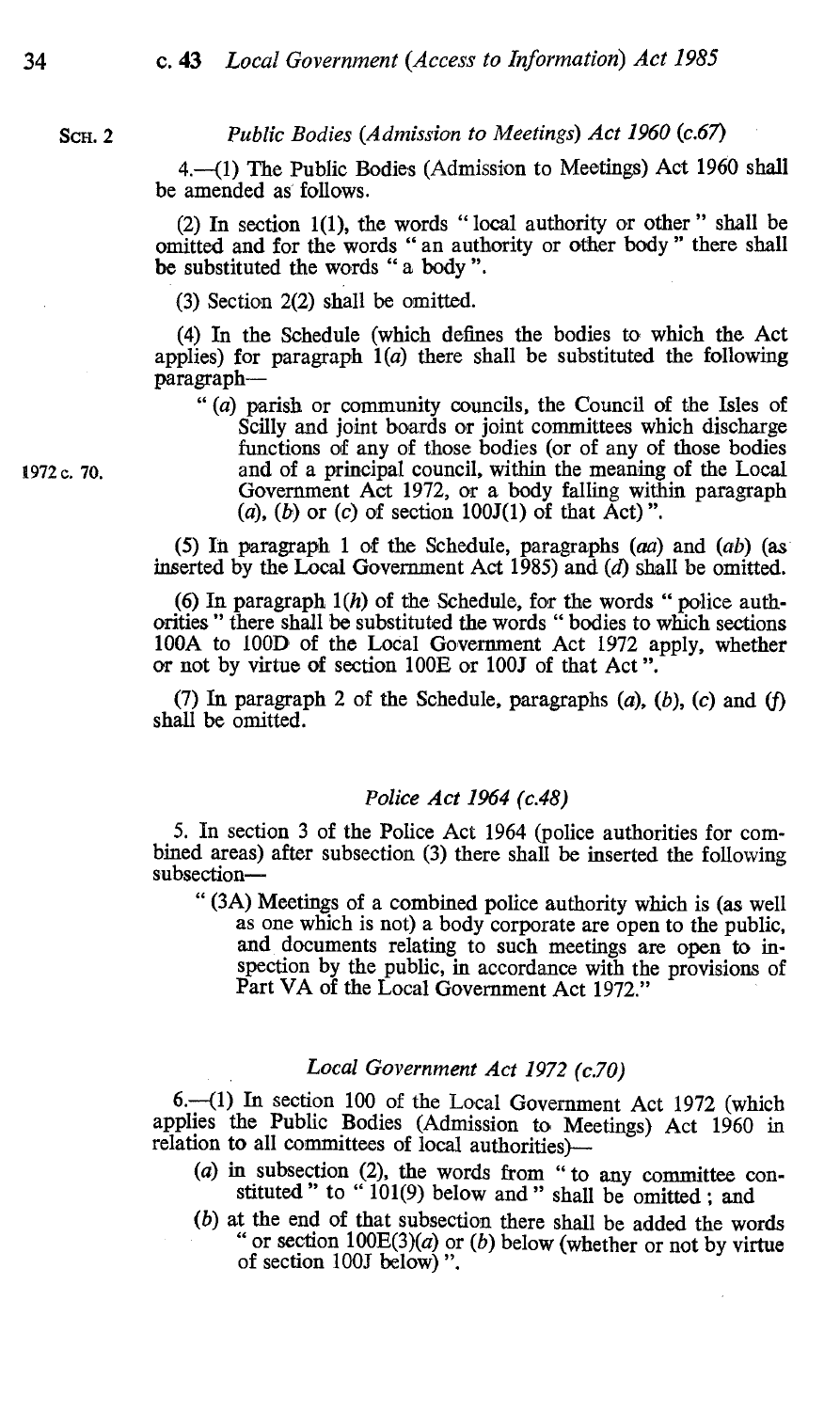- (2) In section 228 of that Act (inspection of documents)— $\sim$  ScH. 2
	- (a) in subsection (1), for the words " local authority " there shall be substituted the words " parish or community council " and for the words "the authority" there shall be substituted the words " the council " ; and
	- (b) in subsection (8) (application to parish meetings) for the words " local authority " there shall be substituted the words " parish council ".

#### Local Government Finance Act 1982 (c.32)

7. In section 18 of the Local Government Finance Act 1982, in subsection (5) (auditor's report to be supplied to members and newspapers) after the word " excluded " there shall be inserted " (a) " and at the end of that subsection there shall be added the following words, that is to say—

> " or under section 100B(7) of the 1972 Act (which makes similar provision) ; or

(b) from the documents open to inspection by members of the public under section 100B(1) of the 1972 Act (agenda and reports open to the public before a meeting) ;

and Part VA of the 1972 Act shall have effect in relation to the report as if in section  $100C(1)(d)$  of that Act (by virtue of which only so much of a report as relates to proceedings open to the public is open to public inspection after the meeting) the words 'so much of ' and from ` as relates ' onwards were omitted.

(6) In subsection (5) above, 'the 1972 Act' means the Local  $1972$  c. 70. Government Act 1972.

#### SCHEDULE 3 Section 3.

| Chapter                    | Short title                                               | Extent of repeal                                                                                                      |
|----------------------------|-----------------------------------------------------------|-----------------------------------------------------------------------------------------------------------------------|
| 8 & 9 Eliz. 2.<br>c. $67.$ | <b>Public Bodies (Admission</b><br>to Meetings) Act 1960. | In section $1(1)$ , the words<br>"local authority or other".<br>Section $2(2)$ .<br>In the Schedule, paragraph        |
|                            |                                                           | $1(aa), (ab)$ and $(d)$ and para-<br>graph $2(a)$ , (b), (c) and (f).                                                 |
| 1972 c. 70.                | Local Government Act<br>1972.                             | In section $100(2)$ the words<br>from " to any committee<br>constituted $\degree$ to $\degree$ 101(9)<br>below and ". |
| 1973 c. 65.                | Local Government (Scot-<br>land) Act 1973.                | Section 44.<br>In section 197, subsection $(1)$ .                                                                     |

#### **REPEALS**

PRINTED IN ENGLAND BY W. J. SHARP, CB

Controller and Chief Executive of Her Majesty's Stationery Office and Queen's Printer of Acts of Parliament